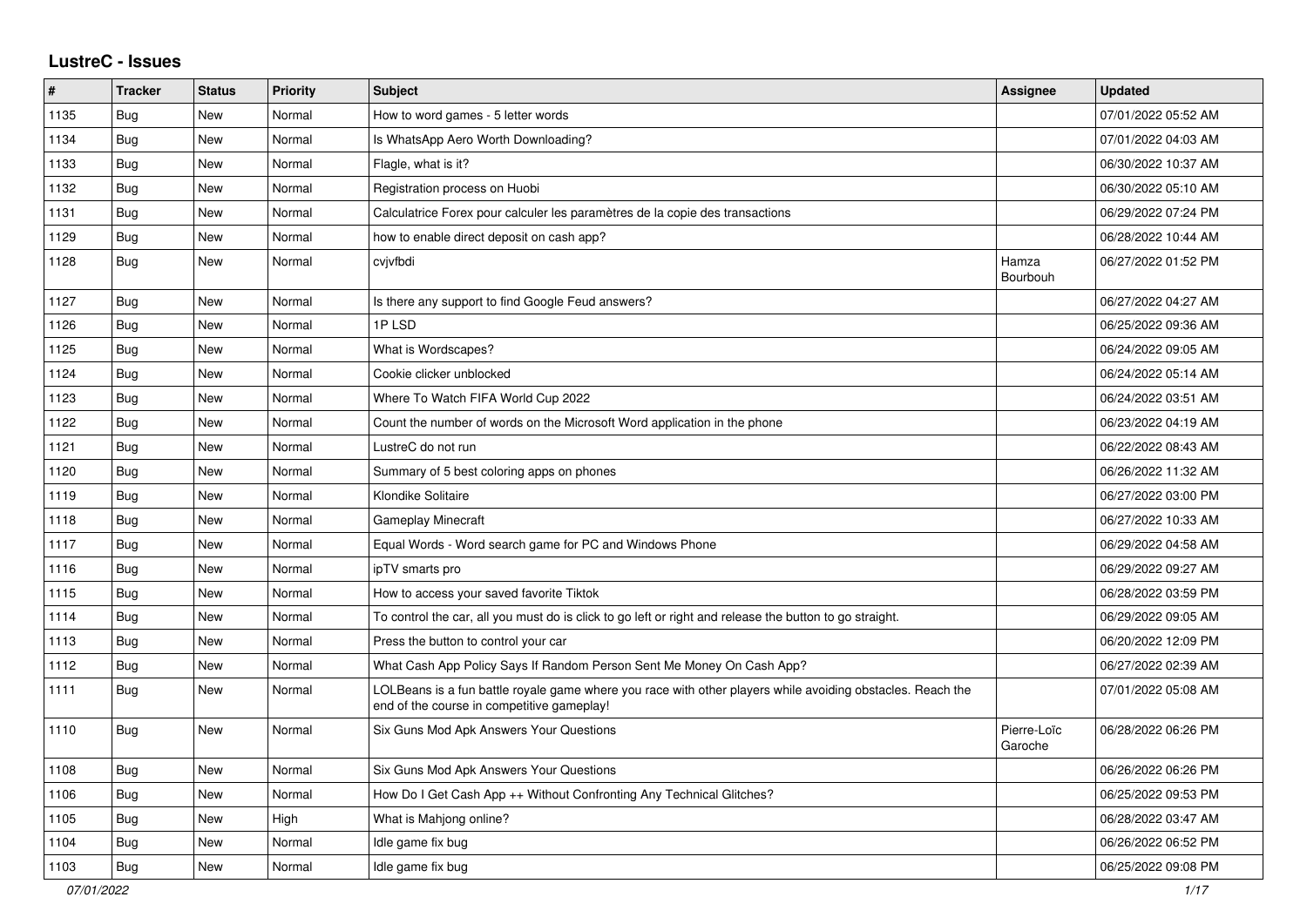| $\pmb{\sharp}$ | <b>Tracker</b> | <b>Status</b> | <b>Priority</b> | <b>Subject</b>                                              | <b>Assignee</b>        | <b>Updated</b>      |
|----------------|----------------|---------------|-----------------|-------------------------------------------------------------|------------------------|---------------------|
| 1102           | Bug            | <b>New</b>    | Normal          | Charlottesville Travel Guide?                               |                        | 06/26/2022 07:44 AM |
| 1101           | <b>Bug</b>     | <b>New</b>    | Normal          | How to Delete Cash App History at once?                     |                        | 06/27/2022 01:33 PM |
| 1098           | <b>Bug</b>     | New           | Normal          | Life of a Fisherman                                         |                        | 06/26/2022 05:16 PM |
| 1097           | Bug            | New           | Normal          | Race and experience new life.                               |                        | 06/26/2022 04:22 PM |
| 1096           | <b>Bug</b>     | <b>New</b>    | Normal          | Race and experience new life.                               |                        | 06/26/2022 06:07 PM |
| 1094           | Bug            | New           | Normal          | What time does direct deposit hit Cash App?                 |                        | 06/14/2022 03:27 PM |
| 1093           | <b>Bug</b>     | New           | Normal          | Uniswap Exchange                                            | Christophe<br>Garion   | 06/14/2022 11:55 AM |
| 1092           | <b>Bug</b>     | <b>New</b>    | Normal          | Ellison Estate Vineyard                                     |                        | 06/20/2022 12:03 PM |
| 1091           | <b>Bug</b>     | <b>New</b>    | Normal          | Find family fun indoors and outdoors in the Jungfrau Region |                        | 06/14/2022 09:33 AM |
| 1090           | <b>Bug</b>     | <b>New</b>    | Normal          | Pay Someone To Do My Assignment                             |                        | 06/11/2022 03:15 PM |
| 1089           | <b>Bug</b>     | New           | Normal          | Pay Someone To Do My Assignment                             |                        | 06/15/2022 04:44 AM |
| 1088           | <b>Bug</b>     | New           | Normal          | Health And Fitness Tips 2022                                | Pierre-Loïc<br>Garoche | 06/20/2022 06:42 AM |
| 1087           | <b>Bug</b>     | <b>New</b>    | Normal          | How do new writers start out?                               |                        | 06/29/2022 10:43 AM |
| 1086           | Bug            | New           | Immediate       | Composite Engineer                                          | Pierre-Loïc<br>Garoche | 06/10/2022 09:26 AM |
| 1084           | <b>Bug</b>     | New           | Normal          | <b>Trippie Redd</b>                                         |                        | 06/11/2022 09:05 AM |
| 1083           | <b>Bug</b>     | New           | Normal          | coin base review                                            |                        | 06/11/2022 09:13 AM |
| 1082           | Bug            | New           | Normal          | Reset chime bank password without phone number              |                        | 06/15/2022 11:56 AM |
| 1080           | Bug            | <b>New</b>    | Normal          | How to use Math Wallet   Nexo wallet   CoinTiger Exchange   |                        | 06/15/2022 11:56 AM |
| 1079           | <b>Bug</b>     | <b>New</b>    | Normal          | How to get cheap psychology assignment?                     |                        | 06/15/2022 06:00 AM |
| 1078           | <b>Bug</b>     | <b>New</b>    | Normal          | What Bank Is Cash App On Plaid? Find Clarity And Assistance |                        | 06/15/2022 11:56 AM |
| 1077           | Bug            | New           | Normal          | Les excellentes façons d'utiliser ces images                |                        | 06/30/2022 07:34 PM |
| 1076           | <b>Bug</b>     | New           | Normal          | DedicatedHosting4u                                          |                        | 06/11/2022 09:15 AM |
| 1074           | Bug            | <b>New</b>    | Normal          | Dissertation writing help at economical rates!              | Christophe<br>Garion   | 06/06/2022 04:48 PM |
| 1073           | Bug            | <b>New</b>    | Normal          | Cricut Design Space                                         |                        | 07/01/2022 06:20 AM |
| 1072           | <b>Bug</b>     | New           | Normal          | ij.start canon                                              |                        | 06/21/2022 06:56 PM |
| 1071           | <b>Bug</b>     | New           | Normal          | Cinema HD Review - Cinemahdv2.net                           |                        | 06/21/2022 06:54 PM |
| 1069           | <b>Bug</b>     | <b>New</b>    | Normal          | how to get cash app support phone number 24*7 available     |                        | 06/29/2022 05:37 PM |
| 1068           | <b>Bug</b>     | New           | Normal          | 123.hp.com/laserjet                                         |                        | 05/31/2022 12:22 PM |
| 1067           | <b>Bug</b>     | New           | Normal          | Cricut.com/setup                                            |                        | 05/31/2022 12:19 PM |
| 1065           | <b>Bug</b>     | New           | Normal          | The top foreign language training game in 2022              |                        | 06/07/2022 04:05 AM |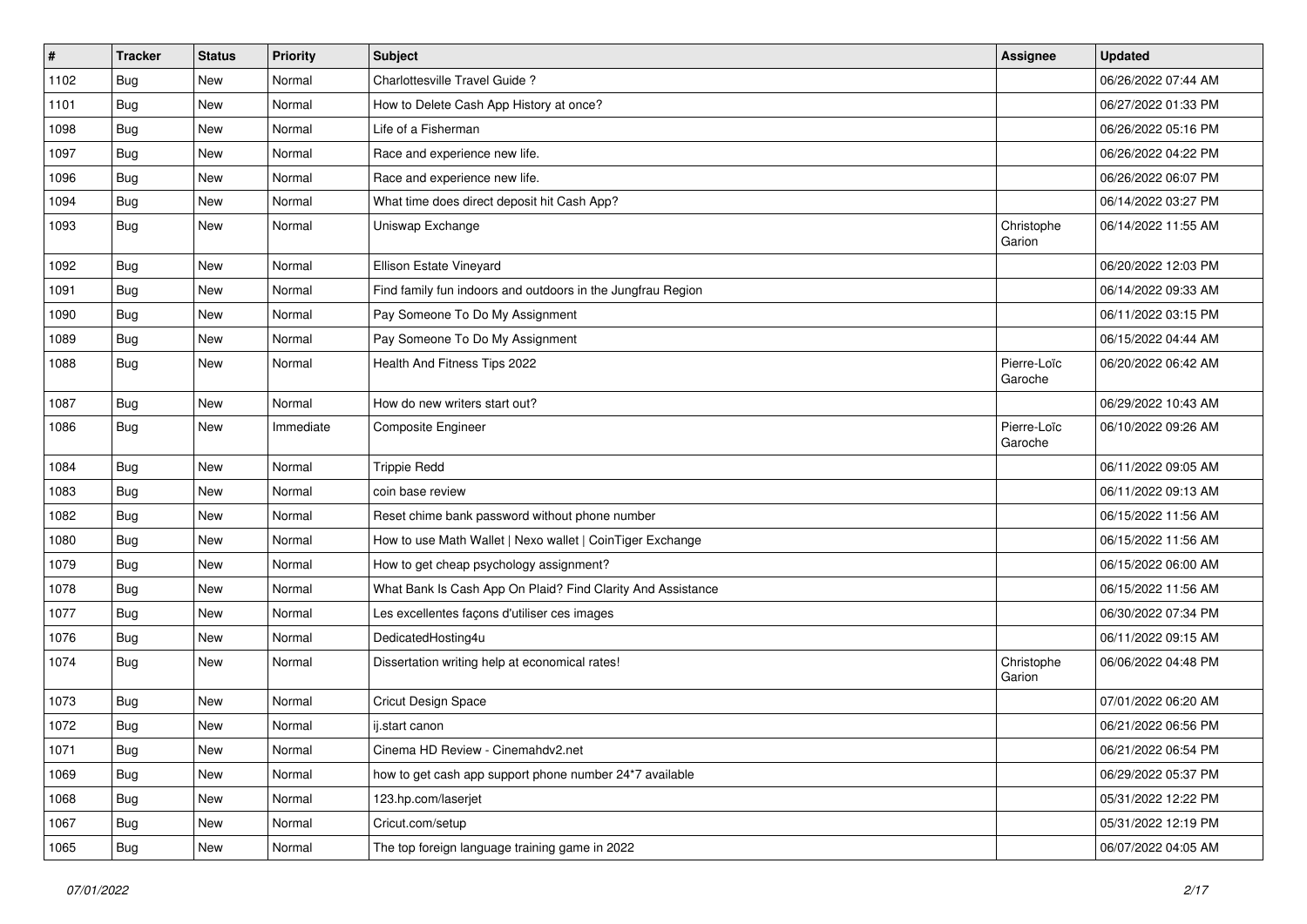| #    | <b>Tracker</b> | <b>Status</b> | <b>Priority</b> | <b>Subject</b>                                                           | Assignee               | <b>Updated</b>      |
|------|----------------|---------------|-----------------|--------------------------------------------------------------------------|------------------------|---------------------|
| 1064 | Bug            | New           | Normal          | How to delete Cash App history?                                          | Pierre-Loïc<br>Garoche | 06/11/2022 10:29 AM |
| 1063 | Bug            | New           | Normal          | 123.hp.com/laserjet                                                      |                        | 05/28/2022 12:27 PM |
| 1062 | <b>Bug</b>     | New           | Normal          | Cricut.com/setup                                                         |                        | 05/28/2022 12:26 PM |
| 1061 | <b>Bug</b>     | <b>New</b>    | Normal          | Cricut.com/setup                                                         |                        | 05/28/2022 12:24 PM |
| 1060 | <b>Bug</b>     | New           | Normal          | How to Use Panda Helper to Speed Up Your iOS                             |                        | 05/28/2022 09:12 AM |
| 1059 | Bug            | <b>New</b>    | Normal          | 123.hp.com/laserjet                                                      |                        | 05/28/2022 08:29 AM |
| 1058 | <b>Bug</b>     | New           | Normal          | Cricut.com/setup                                                         |                        | 05/28/2022 08:28 AM |
| 1057 | <b>Bug</b>     | New           | Normal          | <b>CCPlay Education Edition APK</b>                                      |                        | 06/07/2022 04:07 AM |
| 1055 | Bug            | New           | Normal          | seo apk                                                                  | Pierre-Loïc<br>Garoche | 05/27/2022 06:23 AM |
| 1054 | Bug            | <b>New</b>    | Normal          | Apkmodule                                                                | Pierre-Loïc<br>Garoche | 05/26/2022 03:37 PM |
| 1053 | <b>Bug</b>     | New           | Normal          | Game Geometry Dash                                                       |                        | 05/26/2022 11:30 AM |
| 1052 | Bug            | New           | Normal          | Build Now GG is a new battle royale game.                                |                        | 05/26/2022 04:24 AM |
| 1051 | Bug            | New           | Normal          | Dental Supplies USA                                                      |                        | 06/11/2022 09:20 PM |
| 1048 | <b>Bug</b>     | New           | Normal          | So zeigen Sie ein Instagram-Profilbild an und vergrößern es              |                        | 05/25/2022 06:56 AM |
| 1047 | Bug            | <b>New</b>    | Normal          | Opensea                                                                  | Corentin<br>Lauverjat  | 05/24/2022 02:32 PM |
| 1046 | <b>Bug</b>     | New           | Normal          | 123.hp.com/laserjet                                                      |                        | 05/24/2022 10:46 AM |
| 1045 | Bug            | New           | Normal          | Cricut.com/setup                                                         |                        | 05/24/2022 10:45 AM |
| 1044 | <b>Bug</b>     | New           | Normal          | Can I Disapprove If Random Person Sent Me Money On Cash App?             |                        | 05/26/2022 03:51 PM |
| 1043 | Bug            | <b>New</b>    | Normal          | What Is The Right Way To Troubleshoot Cash App Transfer Failed Problems? |                        | 05/25/2022 01:16 PM |
| 1042 | Bug            | New           | Normal          | How to set up direct deposit on cash app?                                |                        | 05/25/2022 01:17 PM |
| 1041 | Bug            | New           | Normal          | Count words in Word on the computer                                      |                        | 05/27/2022 02:16 PM |
| 1040 | Bug            | <b>New</b>    | Normal          | thabet                                                                   |                        | 05/19/2022 08:05 PM |
| 1039 | Bug            | New           | Normal          | How to Get Tickmill Bonuses for Free                                     |                        | 05/26/2022 05:43 PM |
| 1038 | Bug            | New           | Normal          | How to Fix Canon Printer Offline ISsue                                   | Pierre-Loïc<br>Garoche | 05/27/2022 05:25 AM |
| 1036 | Bug            | New           | Normal          | <b>VPS Material</b>                                                      |                        | 05/18/2022 09:34 PM |
| 1035 | <b>Bug</b>     | New           | Normal          | how to relieve spam score                                                | Pierre-Loïc<br>Garoche | 05/18/2022 11:39 AM |
| 1034 | <b>Bug</b>     | New           | Normal          | Download Teaching Feeling For Android                                    |                        | 05/20/2022 09:25 AM |
| 1033 | Bug            | New           | Normal          | The best slope 2 online games to play right now                          |                        | 05/17/2022 10:55 AM |
| 1032 | <b>Bug</b>     | New           | Normal          | How To Play The Wordle Game                                              |                        | 05/17/2022 10:37 AM |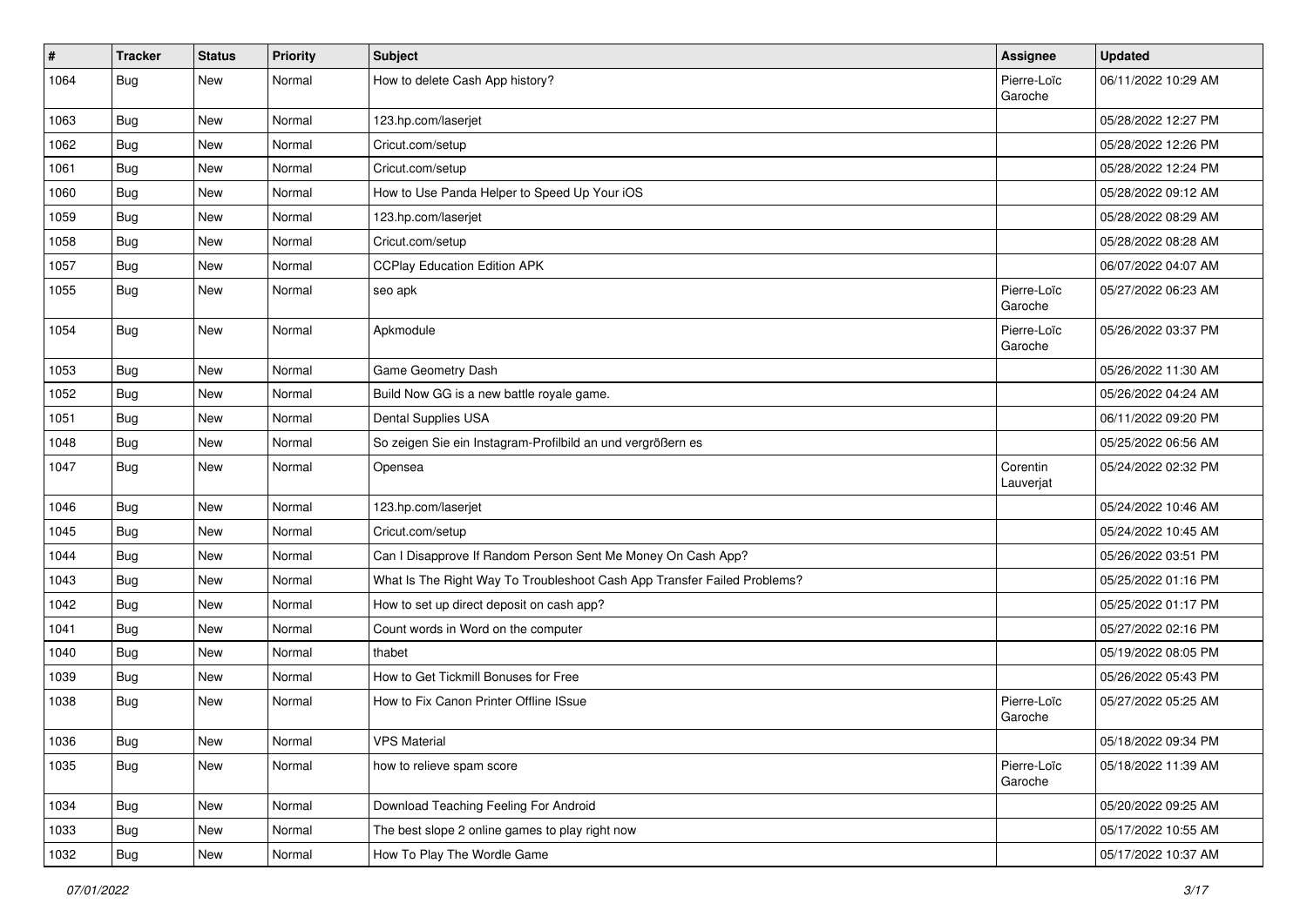| $\pmb{\#}$ | <b>Tracker</b> | <b>Status</b> | <b>Priority</b> | Subject                                                                       | <b>Assignee</b>        | <b>Updated</b>      |
|------------|----------------|---------------|-----------------|-------------------------------------------------------------------------------|------------------------|---------------------|
| 1031       | <b>Bug</b>     | New           | Normal          | <b>IAFT Traders Union</b>                                                     |                        | 05/16/2022 03:14 PM |
| 1030       | Bug            | New           | Normal          | <b>IAFT Traders Union</b>                                                     |                        | 05/16/2022 03:13 PM |
| 1029       | Bug            | New           | Normal          | 5 Reasons Why People Love Coloring Pages?                                     |                        | 05/16/2022 11:53 AM |
| 1028       | Bug            | New           | Normal          | The Best Free Online Game to Play with Friends                                |                        | 05/16/2022 05:00 AM |
| 1027       | Bug            | New           | Normal          | Word hurdle: Viral and Fun Online Game                                        |                        | 06/25/2022 06:13 PM |
| 1026       | Bug            | New           | Normal          | New Puzzle Game for All Age - Dordle                                          |                        | 06/25/2022 06:17 PM |
| 1025       | Bug            | New           | Normal          | how to change the logo in wordpress                                           |                        | 06/25/2022 06:20 PM |
| 1024       | <b>Bug</b>     | New           | Normal          | How to choose the right broker                                                |                        | 06/25/2022 06:23 PM |
| 1023       | Bug            | New           | Normal          | Questions That Are Typically Asked About Trap The Cat                         |                        | 05/14/2022 03:51 AM |
| 1022       | Bug            | New           | Normal          | 123.hp.com/laserjet                                                           |                        | 05/13/2022 01:25 PM |
| 1021       | <b>Bug</b>     | New           | Normal          | Cricut.com/setup                                                              |                        | 05/26/2022 12:21 AM |
| 1020       | Bug            | New           | Normal          | Cricut.com/setup                                                              |                        | 05/13/2022 11:14 AM |
| 1019       | Bug            | New           | Normal          | Cricut.com/setup                                                              |                        | 05/13/2022 11:13 AM |
| 1018       | Bug            | <b>New</b>    | Normal          | So erhalten Sie ein kostenloses Hörbuch                                       |                        | 06/30/2022 01:08 PM |
| 1016       | <b>Bug</b>     | New           | Normal          | Klondike Solitaire                                                            |                        | 05/12/2022 09:03 AM |
| 1015       | Bug            | New           | Normal          | Is it possible to send books for free?                                        |                        | 05/11/2022 04:05 PM |
| 1014       | <b>Bug</b>     | New           | Normal          | how to get chime routing and account number ? chime routing number florida    |                        | 05/11/2022 12:42 PM |
| 1013       | Bug            | <b>New</b>    | Normal          | ij.start canon                                                                |                        | 05/11/2022 11:31 AM |
| 1012       | Bug            | New           | Normal          | Cricut.com/setup                                                              |                        | 05/11/2022 11:30 AM |
| 1011       | Bug            | New           | Normal          | Summary of 10 best coloring apps on phones                                    |                        | 05/11/2022 10:58 AM |
| 1010       | Bug            | New           | Normal          | what are the requirements to borrow money from cash app ? cash app borrow app | Pierre-Loïc<br>Garoche | 05/11/2022 09:29 AM |
| 1009       | <b>Bug</b>     | New           | Normal          | How to change routing number on Cash App?                                     |                        | 05/11/2022 07:13 AM |
| 1008       | <b>Bug</b>     | New           | Normal          | Who was the first black woman to anchor a newscast?                           |                        | 05/10/2022 03:13 PM |
| 1007       | <b>Bug</b>     | New           | Normal          | 'ij.start canon                                                               |                        | 05/18/2022 10:40 AM |
| 1006       | Bug            | <b>New</b>    | Normal          | Cricut.com/setup                                                              |                        | 05/10/2022 01:22 PM |
| 1005       | <b>Bug</b>     | New           | High            | Nursing Assignment Help in UK                                                 |                        | 05/13/2022 05:33 PM |
| 1004       | <b>Bug</b>     | New           | Normal          | you get to pinch and drag a man with a very flexible face                     |                        | 05/10/2022 10:59 AM |
| 1003       | <b>Bug</b>     | New           | Normal          | Drift F1 is a drifting car game inspired by F1's tracks.                      | Pierre-Loïc<br>Garoche | 05/10/2022 10:52 AM |
| 1002       | <b>Bug</b>     | New           | Normal          | <b>Chemistry Assignment Help</b>                                              |                        | 06/04/2022 09:58 AM |
| 1001       | <b>Bug</b>     | New           | Normal          | Venmo Keep Saying Error?                                                      |                        | 06/27/2022 02:20 AM |
| 1000       | <b>Bug</b>     | New           | Normal          | Super easy way to zoom photos and upload to Instagram                         | Christophe<br>Garion   | 06/28/2022 06:14 PM |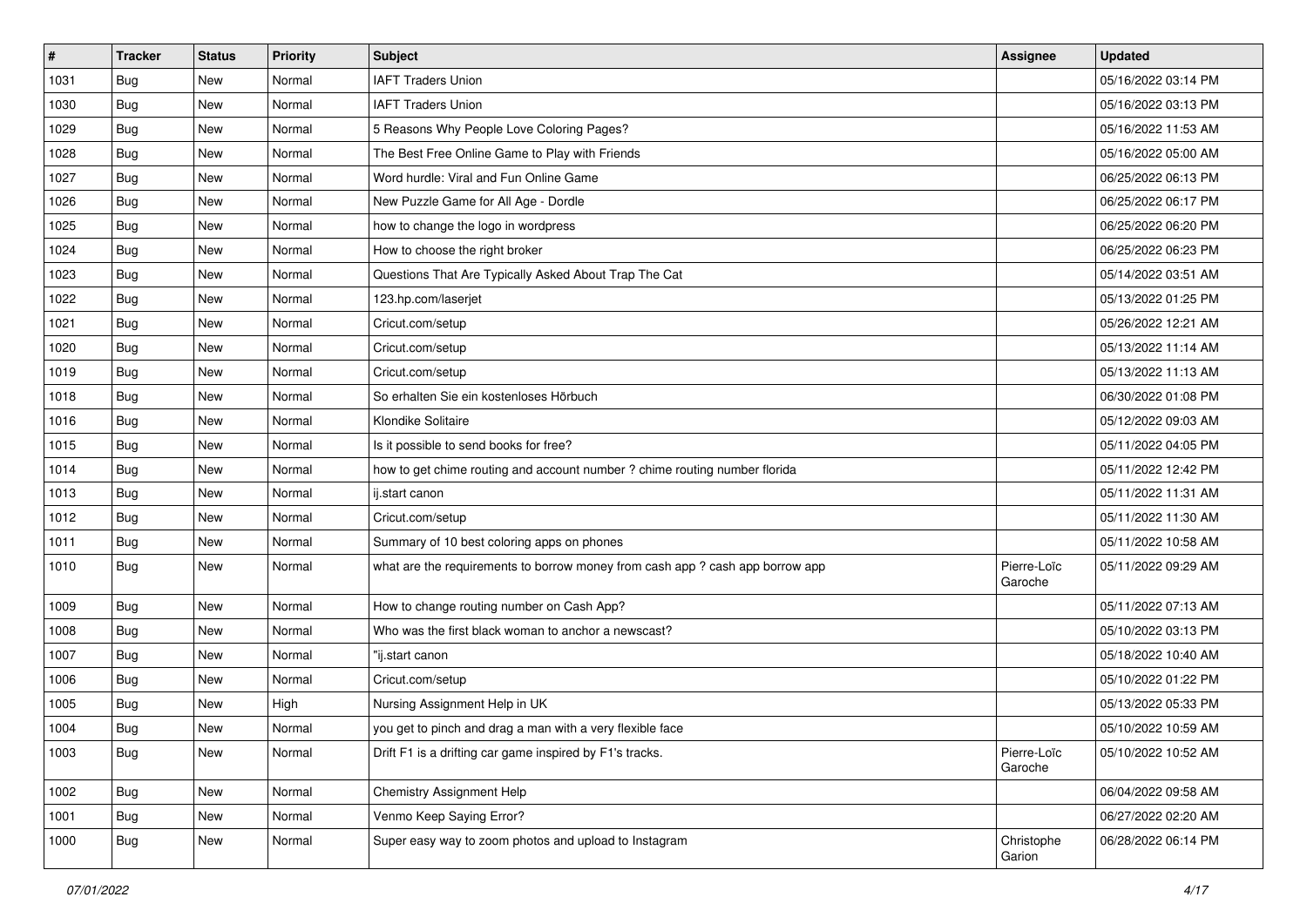| $\vert$ # | <b>Tracker</b> | <b>Status</b> | Priority | <b>Subject</b>                                                              | <b>Assignee</b>      | <b>Updated</b>      |
|-----------|----------------|---------------|----------|-----------------------------------------------------------------------------|----------------------|---------------------|
| 999       | <b>Bug</b>     | New           | Normal   | Is there a way to find Google Feud answers?                                 |                      | 06/28/2022 01:27 AM |
| 998       | Bug            | <b>New</b>    | Normal   | Is It Hard to Solve Wordle An                                               |                      | 06/27/2022 12:24 AM |
| 997       | <b>Bug</b>     | <b>New</b>    | Normal   | 123.hp.com/laserjet                                                         |                      | 06/28/2022 09:48 AM |
| 996       | <b>Bug</b>     | New           | Normal   | Cricut.com/setup                                                            |                      | 06/27/2022 07:12 AM |
| 993       | <b>Bug</b>     | <b>New</b>    | Normal   | IO Games Free Online                                                        |                      | 06/26/2022 09:41 AM |
| 992       | Bug            | New           | Normal   | So vergrößern Sie Ihr Instagram-Profilbild                                  |                      | 06/26/2022 11:29 PM |
| 991       | <b>Bug</b>     | New           | Normal   | <b>MDMA MOLLY</b>                                                           |                      | 05/03/2022 12:03 AM |
| 990       | <b>Bug</b>     | <b>New</b>    | Normal   | Mushrooms                                                                   |                      | 06/26/2022 05:41 AM |
| 989       | <b>Bug</b>     | New           | Normal   | Barewoods Wax Cigar                                                         |                      | 06/26/2022 09:19 AM |
| 988       | Bug            | <b>New</b>    | Normal   | <b>Medicinal Mushrooms</b>                                                  |                      | 06/27/2022 09:33 AM |
| 987       | Bug            | New           | Normal   | <b>Medicinal Mushrooms</b>                                                  |                      | 06/27/2022 07:13 PM |
| 986       | <b>Bug</b>     | New           | Normal   | dbhdsvbhdf                                                                  | Christophe<br>Garion | 06/27/2022 04:12 PM |
| 985       | <b>Bug</b>     | <b>New</b>    | Normal   | Find out the vitality of Facebook Phone Number:                             |                      | 06/27/2022 05:39 AM |
| 984       | <b>Bug</b>     | <b>New</b>    | Normal   | How to disable, permanently delete Twitter account on phone, PC             |                      | 06/26/2022 08:28 AM |
| 983       | <b>Bug</b>     | New           | Normal   | Finding issue in tekken 3 game?                                             |                      | 06/28/2022 03:26 AM |
| 982       | <b>Bug</b>     | New           | Normal   | Five sites that let you download free scenarios for your iPhone             |                      | 05/07/2022 09:34 PM |
| 981       | Bug            | <b>New</b>    | Normal   | VidMate Mod APK                                                             |                      | 06/28/2022 11:24 AM |
| 980       | Bug            | <b>New</b>    | Normal   | Free Gas Cards for the Unemployed                                           |                      | 06/28/2022 02:54 PM |
| 979       | Bug            | <b>New</b>    | Normal   | Free Gas Cards for the Unemployed                                           |                      | 06/25/2022 09:02 PM |
| 978       | Bug            | <b>New</b>    | Normal   | Delamore Lodge is a place to stay.                                          |                      | 06/27/2022 04:57 AM |
| 977       | <b>Bug</b>     | <b>New</b>    | Normal   | Fans of the Old Country will like this book.                                |                      | 06/26/2022 05:54 AM |
| 976       | <b>Bug</b>     | New           | Normal   | How to delete the cash app account history right now?                       | Hamza<br>Bourbouh    | 06/28/2022 11:22 AM |
| 975       | <b>Bug</b>     | New           | Normal   | Payback 2 Mod APK                                                           |                      | 05/05/2022 10:56 AM |
| 974       | Bug            | <b>New</b>    | Normal   | Watch NCAA Football Live Streaming Free                                     |                      | 06/26/2022 05:33 PM |
| 972       | <b>Bug</b>     | New           | Normal   | How To Borrow Money From The Cash App? Get To Know About The Same           |                      | 04/25/2022 07:30 AM |
| 971       | <b>Bug</b>     | New           | Normal   | How Do I Check Balance On Cash App Card With Optimum Ease?                  |                      | 06/27/2022 08:16 PM |
| 970       | Bug            | New           | Normal   | The Amount Of Time Does Cash App Direct Deposit Time Take?                  |                      | 06/26/2022 07:32 PM |
| 969       | Bug            | New           | Normal   | Watch NCAA Football Live Match Free                                         |                      | 06/28/2022 01:31 PM |
| 966       | <b>Bug</b>     | <b>New</b>    | Normal   | How to Download the Filmes                                                  |                      | 06/27/2022 03:25 AM |
| 965       | <b>Bug</b>     | New           | Normal   | Go with cash app customer service to know where I can load my cash app card |                      | 06/28/2022 04:30 AM |
| 964       | <b>Bug</b>     | New           | Normal   | Can I Fix Cash App Transfer Failed Issues By Adding Sufficient Funds?       |                      | 06/26/2022 07:21 AM |
| 962       | <b>Bug</b>     | New           | Normal   | Kostenlose Hörbücher                                                        |                      | 06/26/2022 10:45 PM |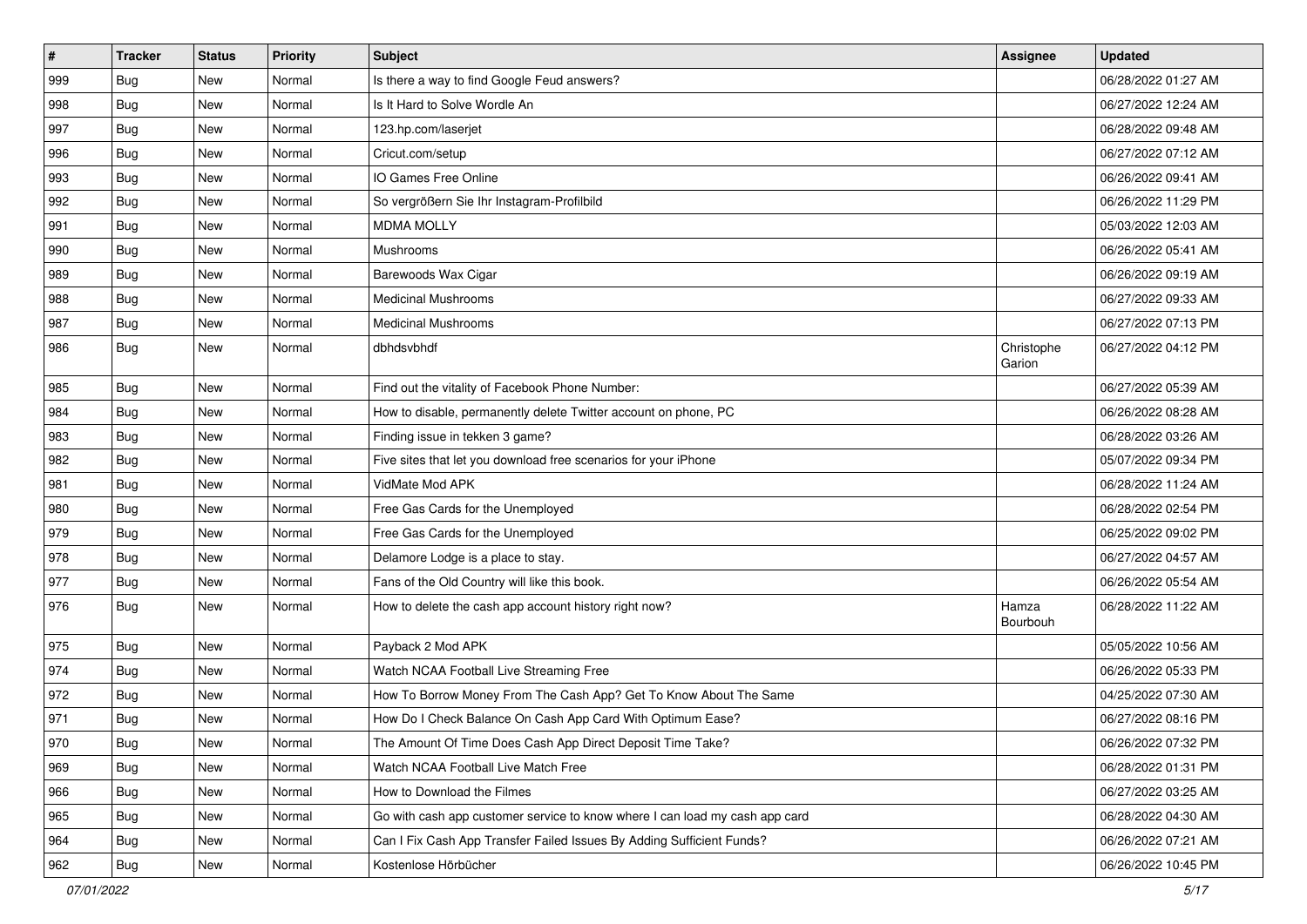| $\vert$ # | <b>Tracker</b> | <b>Status</b> | <b>Priority</b> | <b>Subject</b>                                                                         | Assignee               | <b>Updated</b>      |
|-----------|----------------|---------------|-----------------|----------------------------------------------------------------------------------------|------------------------|---------------------|
| 961       | <b>Bug</b>     | New           | Normal          | TeaTv is an Android                                                                    |                        | 06/26/2022 02:02 PM |
| 959       | Bug            | <b>New</b>    | Normal          | Get connected with cash app team-How to get money off cash app at walmart without card |                        | 06/27/2022 08:52 AM |
| 958       | <b>Bug</b>     | New           | Normal          | Avail Cash app support service to know Sutton bank cash app number                     |                        | 06/26/2022 08:46 AM |
| 957       | Bug            | New           | Normal          | From Where I Can Get Cheap Writing Services?                                           |                        | 04/20/2022 05:06 AM |
| 956       | <b>Bug</b>     | <b>New</b>    | Normal          | <b>FNF Free Mods Online</b>                                                            |                        | 06/25/2022 09:59 PM |
| 955       | Bug            | New           | Normal          | How Long Does Verification Take On Cash App If You Apply For The Verification?         | Christophe<br>Garion   | 06/25/2022 10:50 PM |
| 954       | Bug            | <b>New</b>    | Normal          | AZ Screen Recorder Mod                                                                 |                        | 06/25/2022 11:24 PM |
| 953       | <b>Bug</b>     | <b>New</b>    | Normal          | Manga Dogs - Read Your Favorite Comics on Your Smartphone                              |                        | 06/27/2022 03:53 PM |
| 952       | Bug            | <b>New</b>    | Normal          | Canon IJ Network Tool                                                                  |                        | 06/26/2022 10:35 AM |
| 951       | Bug            | New           | Normal          | Canon.com/ijsetup                                                                      |                        | 06/27/2022 07:56 PM |
| 950       | Bug            | New           | Normal          | ij.start canon                                                                         |                        | 06/26/2022 04:35 AM |
| 949       | Bug            | <b>New</b>    | Normal          | <b>Educational Games</b>                                                               |                        | 06/15/2022 09:11 PM |
| 948       | Bug            | New           | Normal          | Canon IJ Network Tool                                                                  |                        | 06/27/2022 09:30 PM |
| 947       | Bug            | New           | Normal          | is Disney Now and Disney Plus different?                                               |                        | 04/14/2022 09:53 AM |
| 946       | Bug            | New           | Normal          | What is Plex and Is Plex Legal?                                                        |                        | 06/26/2022 05:23 AM |
| 945       | Bug            | <b>New</b>    | Normal          | TikTok 18 Mod Apk For Your Android                                                     |                        | 04/13/2022 09:32 AM |
| 943       | Bug            | <b>New</b>    | Normal          | ij.start canon                                                                         |                        | 04/13/2022 08:52 AM |
| 942       | Bug            | New           | Normal          | Canon IJ Network Tool                                                                  |                        | 04/13/2022 08:45 AM |
| 941       | Bug            | New           | Normal          | is Disney Now and Disney Plus different?                                               |                        | 06/26/2022 12:10 PM |
| 940       | Bug            | <b>New</b>    | Normal          | What is Plex and Is Plex Legal?                                                        |                        | 06/26/2022 04:50 PM |
| 939       | Bug            | New           | Normal          | Ability to change sound notifications                                                  | Christophe<br>Garion   | 06/27/2022 11:29 PM |
| 938       | Bug            | New           | Normal          | Would you like to have your own ringtone                                               | Christophe<br>Garion   | 06/26/2022 09:54 PM |
| 936       | Bug            | <b>New</b>    | Normal          | Avantages de l'extension AliTools pour faire du shopping sur Aliexpress                | Pierre-Loïc<br>Garoche | 04/12/2022 11:35 AM |
| 935       | Bug            | New           | Normal          | MovieBox Pro Apk - Watch Movies and TV Shows on Your Android Phone                     |                        | 06/26/2022 04:11 AM |
| 934       | <b>Bug</b>     | <b>New</b>    | Normal          | MovieBox Pro Apk - Watch Movies and TV Shows on Your Android Phone                     |                        | 05/10/2022 11:01 AM |
| 933       | Bug            | New           | Normal          | How Can I Watch Movies on My Mobile Phone                                              |                        | 06/24/2022 12:55 AM |
| 932       | Bug            | New           | Normal          | The best epic, long-playing PC games will consume days of your life.                   |                        | 05/15/2022 07:44 PM |
| 930       | <b>Bug</b>     | New           | Normal          | The best free games online                                                             |                        | 04/12/2022 09:05 AM |
| 929       | Bug            | New           | Normal          | Canon IJ Network Tool                                                                  |                        | 04/12/2022 08:32 AM |
| 928       | <b>Bug</b>     | New           | Normal          | How Does Sutton Bank Cash App Customer Service Help In Answering Your Questions?       |                        | 04/12/2022 11:36 AM |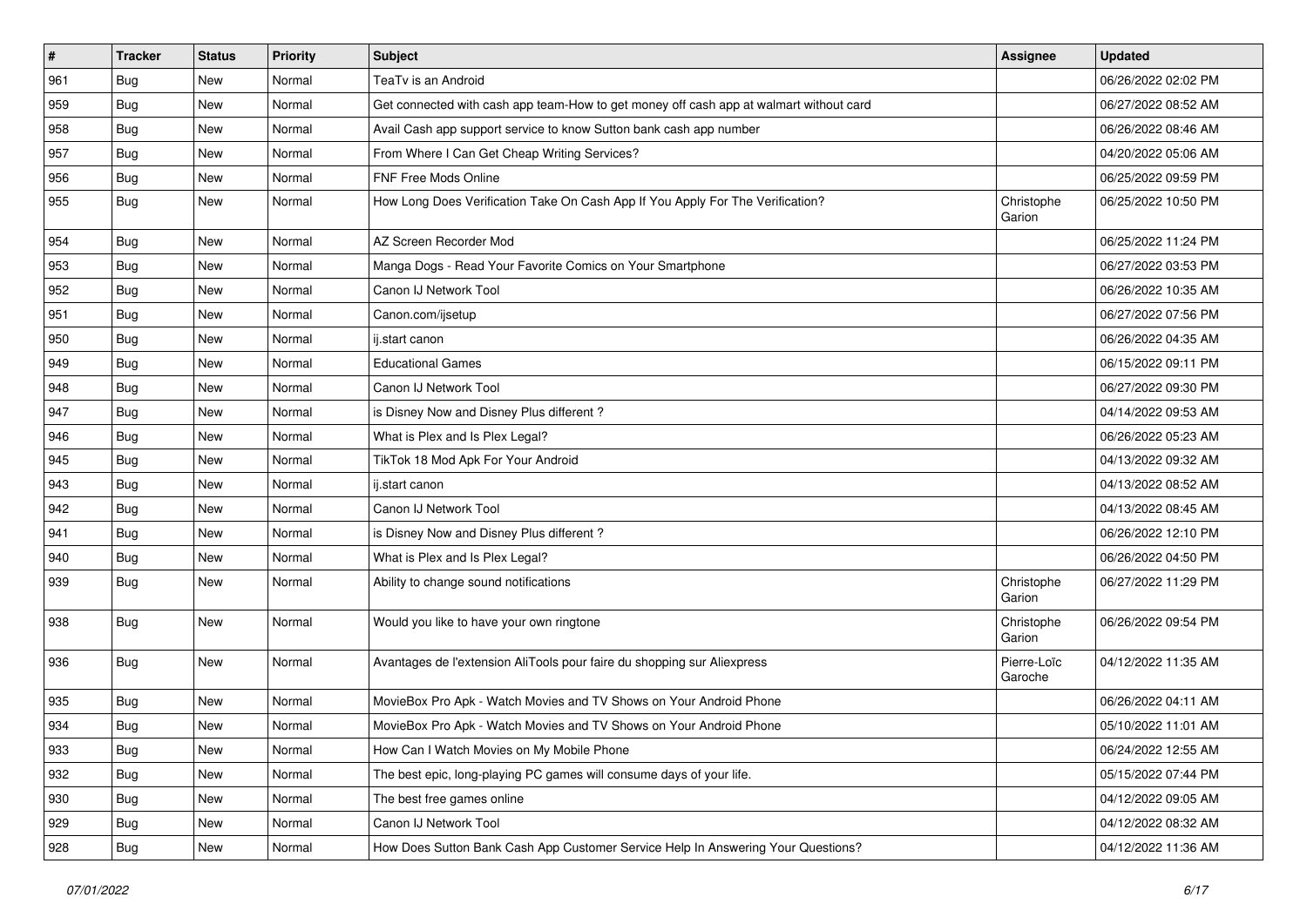| $\sharp$ | <b>Tracker</b> | <b>Status</b> | <b>Priority</b> | Subject                                                                   | <b>Assignee</b> | <b>Updated</b>      |
|----------|----------------|---------------|-----------------|---------------------------------------------------------------------------|-----------------|---------------------|
| 926      | <b>Bug</b>     | New           | Normal          | tavor 7                                                                   |                 | 06/22/2022 05:08 PM |
| 925      | <b>Bug</b>     | New           | Normal          | tavor 7                                                                   |                 | 06/15/2022 03:45 AM |
| 924      | Bug            | New           | Normal          | buy tec 9                                                                 |                 | 04/11/2022 02:54 PM |
| 923      | <b>Bug</b>     | <b>New</b>    | Normal          | frenchies for sale                                                        |                 | 04/11/2022 02:35 PM |
| 922      | Bug            | New           | Normal          | Why Is The Need For Assignment Writing Services?                          |                 | 06/29/2022 06:48 PM |
| 921      | <b>Bug</b>     | New           | Normal          | Canon IJ Network Tool                                                     |                 | 04/11/2022 09:00 AM |
| 920      | Bug            | New           | Normal          | Where I Can Get Essay Writing Services?                                   |                 | 04/11/2022 08:35 AM |
| 918      | <b>Bug</b>     | New           | Normal          | Antivirus for IOS                                                         |                 | 06/16/2022 10:36 PM |
| 917      | Bug            | New           | Normal          | Random Person Sent Me Money on Cash App-find solution?                    |                 | 04/09/2022 12:32 PM |
| 916      | Bug            | New           | Normal          | How long does it take to write a book?                                    |                 | 04/07/2022 12:15 PM |
| 915      | <b>Bug</b>     | New           | Normal          | Finance dissertation writing                                              |                 | 04/07/2022 09:22 AM |
| 914      | Bug            | New           | Normal          | Wordle: how to play fashion games for free?                               |                 | 04/07/2022 08:30 AM |
| 913      | Bug            | New           | Normal          | Canon IJ Network Tool                                                     |                 | 04/07/2022 06:21 AM |
| 912      | <b>Bug</b>     | New           | Normal          | <b>Cuphead Mobile Game Review</b>                                         |                 | 06/09/2022 10:14 AM |
| 911      | <b>Bug</b>     | <b>New</b>    | Normal          | Aluminum Windows & Doors                                                  |                 | 04/06/2022 08:10 PM |
| 910      | Bug            | New           | Normal          | Each content looks unisize or not formated                                |                 | 04/06/2022 11:21 AM |
| 909      | <b>Bug</b>     | New           | Normal          | <b>Toca Life World APK</b>                                                |                 | 04/06/2022 04:52 AM |
| 908      | Bug            | New           | Normal          | Toca Life World APK                                                       |                 | 04/06/2022 03:18 AM |
| 907      | Bug            | New           | Normal          | Canon IJ Network Tool                                                     |                 | 04/04/2022 10:43 AM |
| 906      | Bug            | New           | Normal          | How To Change Cash App From Business To Personal Account For Any Reasons? |                 | 04/04/2022 09:57 AM |
| 905      | <b>Bug</b>     | New           | Normal          | MINI MILITIA MOD APK                                                      |                 | 05/19/2022 01:54 PM |
| 898      | Bug            | New           | Normal          | Shadow Fight 2 Mod APK                                                    |                 | 04/02/2022 09:17 AM |
| 897      | Bug            | New           | Normal          | Slot Pulsa Pragmatic Play                                                 | Xavier Thirioux | 04/01/2022 12:08 PM |
| 895      | <b>Bug</b>     | New           | Normal          | Cash App Scams                                                            |                 | 06/18/2022 02:36 PM |
| 893      | Bug            | New           | Normal          | klingeltone                                                               |                 | 04/13/2022 11:06 AM |
| 892      | Bug            | New           | Normal          | Good game                                                                 |                 | 04/01/2022 09:15 AM |
| 891      | <b>Bug</b>     | New           | Normal          | The most interesting game today, have you tried it?                       |                 | 04/01/2022 09:17 AM |
| 889      | I Bug          | New           | Normal          | What is Plex and how it's work?                                           |                 | 04/01/2022 09:14 AM |
| 888      | <b>Bug</b>     | New           | Normal          | Is the Fox News Channel on Roku free?                                     |                 | 06/28/2022 06:58 PM |
| 887      | <b>Bug</b>     | New           | Normal          | What is Plex and how it's work?                                           |                 | 04/01/2022 09:16 AM |
| 886      | <b>Bug</b>     | New           | Normal          | Is the Fox News Channel on Roku free?                                     |                 | 06/28/2022 09:36 PM |
| 885      | <b>Bug</b>     | New           | Normal          | How to Install the Tele Latino App For Android                            |                 | 03/28/2022 04:10 AM |
| 884      | <b>Bug</b>     | New           | Normal          | Why do Subway Surfers popular                                             |                 | 04/01/2022 09:16 AM |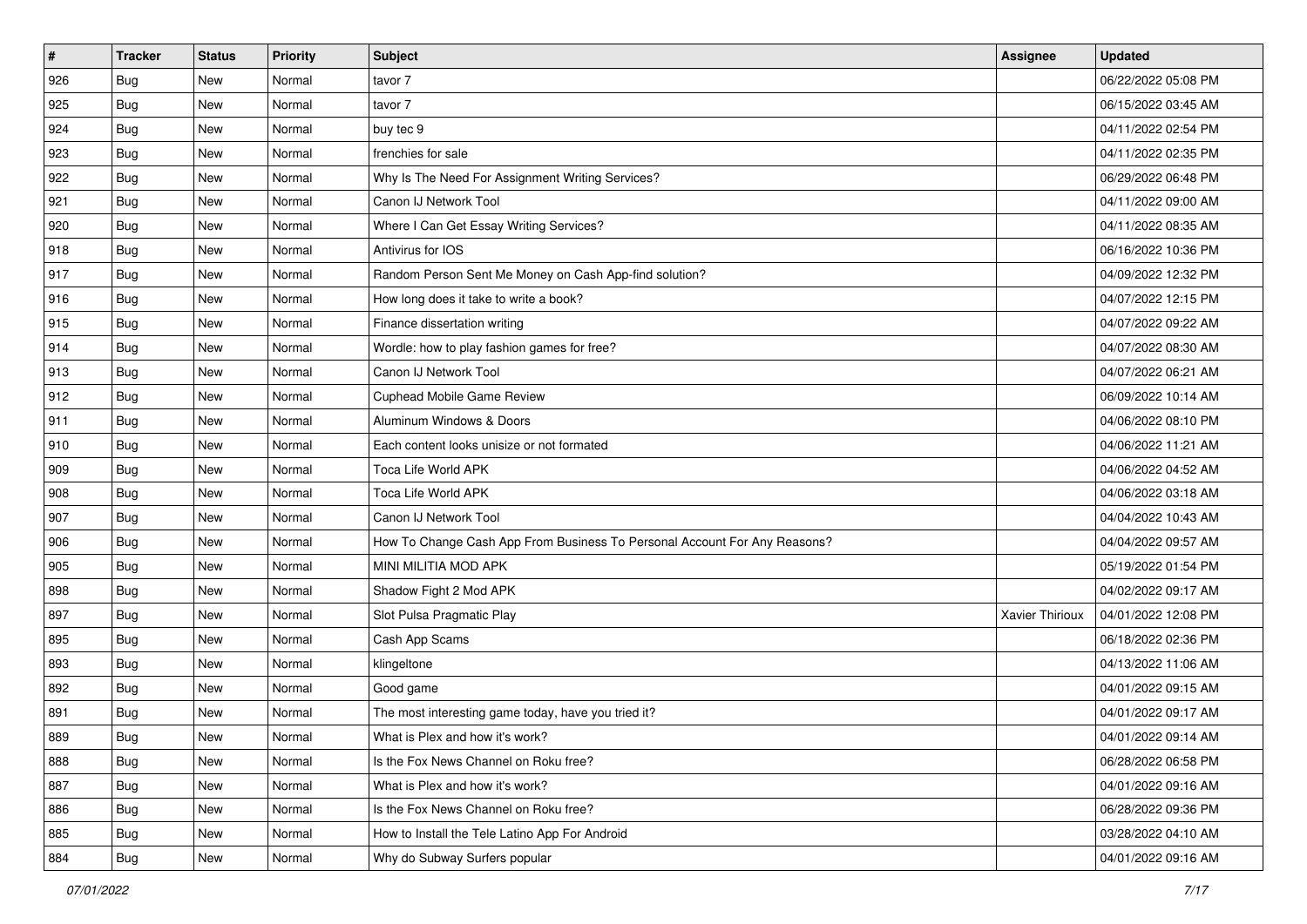| $\sharp$ | <b>Tracker</b> | <b>Status</b> | <b>Priority</b> | Subject                                                                          | Assignee               | <b>Updated</b>      |
|----------|----------------|---------------|-----------------|----------------------------------------------------------------------------------|------------------------|---------------------|
| 883      | <b>Bug</b>     | New           | Normal          | Langweilen Sie sich jemals bei der gleichen alten Schriftart auf Instagram?      |                        | 04/01/2022 09:16 AM |
| 882      | <b>Bug</b>     | New           | Normal          | How to change bank account on cash app?                                          |                        | 04/01/2022 09:16 AM |
| 880      | Bug            | New           | Normal          | Why do Subway Surfers popular                                                    |                        | 04/01/2022 09:16 AM |
| 878      | Bug            | New           | Normal          | Wie ist instazoom hilfreich beim Herunterladen von Instagram-Profilbildern       |                        | 04/08/2022 09:28 PM |
| 876      | <b>Bug</b>     | New           | Normal          | Download Full-Size Profile Pictures of Your Favorite Users With InstaDP          |                        | 04/01/2022 09:12 AM |
| 875      | Bug            | New           | Normal          | Red ball game                                                                    |                        | 04/01/2022 09:15 AM |
| 874      | Bug            | New           | Normal          | Cómo descargar Minecraft Apk                                                     |                        | 06/26/2022 08:01 AM |
| 873      | <b>Bug</b>     | New           | Normal          | Klingeltöne mp3                                                                  |                        | 04/13/2022 11:03 AM |
| 872      | Bug            | New           | Normal          | Poppy Playtime Horror Game Free                                                  |                        | 04/01/2022 09:11 AM |
| 870      | Bug            | New           | Normal          | Mahjong Solitaire                                                                |                        | 04/01/2022 09:12 AM |
| 869      | <b>Bug</b>     | New           | Normal          | Sonnerie Post Malone 2022                                                        |                        | 04/13/2022 11:05 AM |
| 867      | Bug            | New           | Low             | cheap Yeezys                                                                     | Pierre-Loïc<br>Garoche | 04/01/2022 09:12 AM |
| 865      | <b>Bug</b>     | New           | Normal          | Canon IJ Printer Utility                                                         |                        | 05/18/2022 07:24 PM |
| 864      | <b>Bug</b>     | New           | Normal          | Canon IJ Network Tool                                                            |                        | 04/01/2022 09:14 AM |
| 863      | <b>Bug</b>     | New           | Normal          | Canon IJ Network Tool                                                            |                        | 04/01/2022 09:12 AM |
| 862      | <b>Bug</b>     | New           | Normal          | none                                                                             |                        | 04/01/2022 09:11 AM |
| 860      | Bug            | New           | Normal          | pokemon guide                                                                    | Pierre-Loïc<br>Garoche | 06/18/2022 08:18 PM |
| 859      | Bug            | New           | Normal          | Canon IJ Network Tool                                                            |                        | 04/01/2022 09:13 AM |
| 858      | Bug            | New           | Normal          | opourid                                                                          | Christophe<br>Garion   | 04/01/2022 09:13 AM |
| 857      | <b>Bug</b>     | New           | Normal          | Welcome to the world of classic retro games                                      |                        | 04/01/2022 09:13 AM |
| 856      | Bug            | New           | Normal          | Online Classes Assistance Help For Student                                       |                        | 04/01/2022 09:13 AM |
| 855      | <b>Bug</b>     | <b>New</b>    | Normal          | Online Classes Assistance Help For Student                                       |                        | 04/01/2022 09:13 AM |
| 854      | Bug            | New           | Normal          | How To Resolve Password Problems Through Facebook Customer Service?              |                        | 04/09/2022 06:11 PM |
| 853      | <b>Bug</b>     | New           | Normal          | what is dr laser                                                                 |                        | 04/01/2022 09:13 AM |
| 852      | <b>Bug</b>     | New           | Normal          | How to cancel your French Bee flight within 24 hours?                            |                        | 04/01/2022 09:13 AM |
| 851      | Bug            | New           | Normal          | aden Sie den kostenlosen MP3-Klingelton für Ihr Mobiltelefon herunter            |                        | 04/01/2022 09:14 AM |
| 850      | <b>Bug</b>     | New           | Normal          | Puppy Playtime APK Android                                                       |                        | 04/01/2022 09:14 AM |
| 849      | <b>Bug</b>     | New           | Normal          | FutEmax App Apk - Watch Soccer, Fantasy Football, And More On Your Mobile Device |                        | 04/01/2022 09:04 AM |
| 844      | <b>Bug</b>     | New           | Normal          | To know Chime Routing Number call on the helpline number                         |                        | 04/01/2022 08:58 AM |
| 843      | Bug            | New           | Normal          | Canon IJ Network Tool                                                            |                        | 04/01/2022 08:58 AM |
| 842      | <b>Bug</b>     | New           | Normal          | Join the fun game                                                                |                        | 04/01/2022 08:58 AM |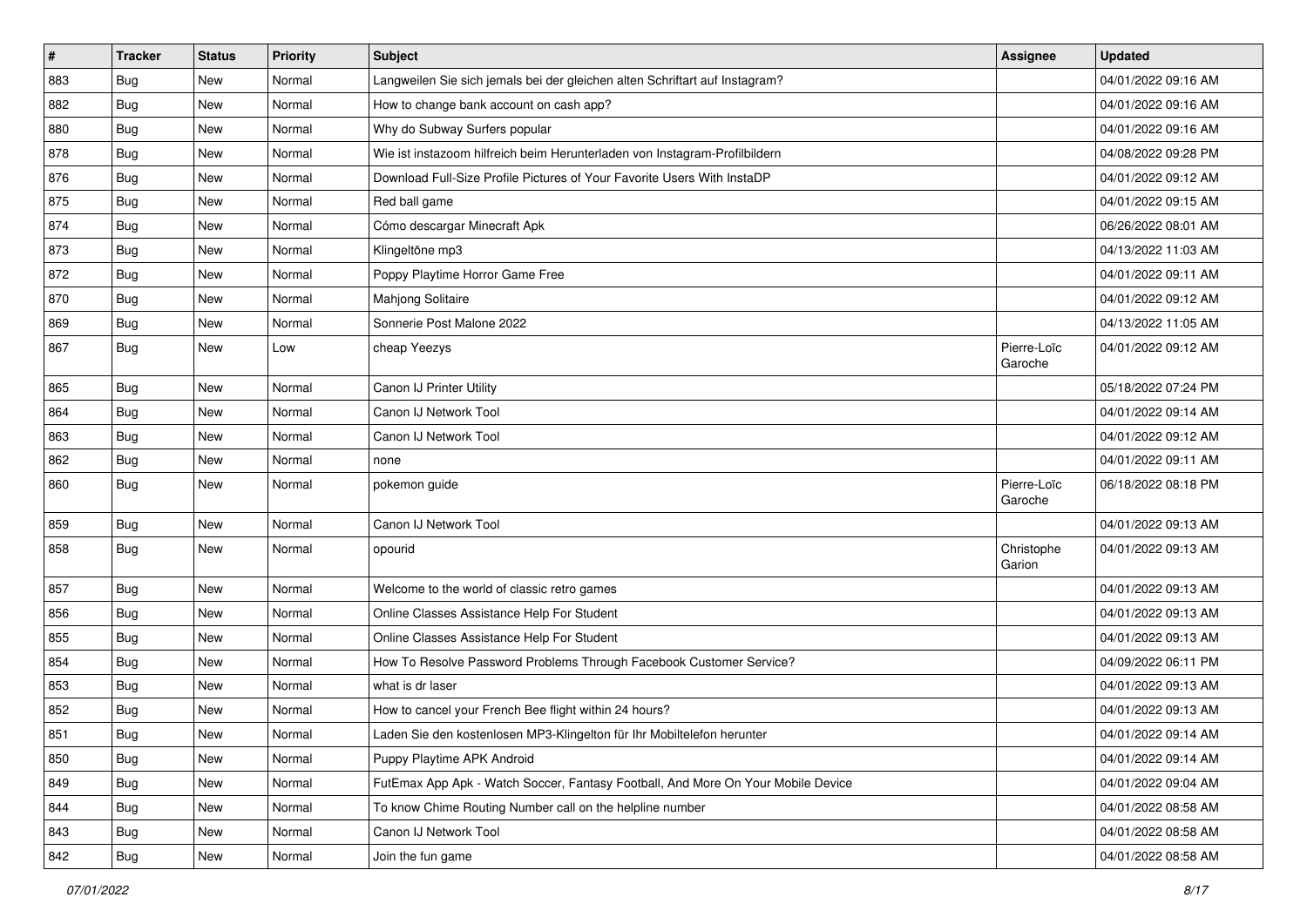| $\sharp$ | <b>Tracker</b> | <b>Status</b> | <b>Priority</b> | Subject                                                       | <b>Assignee</b>        | <b>Updated</b>      |
|----------|----------------|---------------|-----------------|---------------------------------------------------------------|------------------------|---------------------|
| 841      | <b>Bug</b>     | New           | Normal          | How do I activate FOX NOW?                                    |                        | 04/01/2022 08:58 AM |
| 840      | Bug            | <b>New</b>    | Normal          | Is Tubi really free and legal?                                |                        | 04/01/2022 08:58 AM |
| 839      | Bug            | New           | Normal          | How do I activate FOX NOW?                                    |                        | 04/01/2022 08:58 AM |
| 838      | Bug            | New           | Normal          | Celebrity Hunter Mod apk - Como instalá-lo                    |                        | 04/01/2022 08:58 AM |
| 837      | <b>Bug</b>     | <b>New</b>    | Normal          | To Create An Instagram Story                                  | Pierre-Loïc<br>Garoche | 04/01/2022 08:58 AM |
| 836      | <b>Bug</b>     | New           | Normal          | What Is The Required Amount To Pay As Cash App Clearance Fee? |                        | 04/01/2022 09:00 AM |
| 835      | Bug            | New           | Normal          | Build your strong army with Taming io                         |                        | 04/01/2022 08:59 AM |
| 834      | Bug            | <b>New</b>    | Normal          | Grasp the secret to relieve stress and fatigue                |                        | 04/01/2022 08:57 AM |
| 833      | <b>Bug</b>     | <b>New</b>    | Normal          | Does Direct Deposit Hit Chime- seek Chime Customer Service    |                        | 04/01/2022 08:59 AM |
| 832      | Bug            | New           | Normal          | Choque Royale Mod Apk                                         |                        | 04/01/2022 08:59 AM |
| 831      | <b>Bug</b>     | New           | Normal          | Build and shoot                                               |                        | 05/29/2022 04:47 PM |
| 830      | Bug            | New           | Normal          | Poppy Playtime APK                                            |                        | 06/27/2022 10:31 PM |
| 829      | Bug            | New           | Normal          | Write My Dissertation For Me UK                               | Pierre-Loïc<br>Garoche | 06/26/2022 04:13 AM |
| 828      | <b>Bug</b>     | New           | Normal          | Nursery management                                            |                        | 06/28/2022 12:10 PM |
| 827      | <b>Bug</b>     | <b>New</b>    | Normal          | Come To Know The Required Steps To Unlock Cash App Account    |                        | 04/01/2022 08:59 AM |
| 826      | <b>Bug</b>     | <b>New</b>    | Normal          | How to Dowload MXL TV Premium                                 |                        | 05/26/2022 03:34 PM |
| 825      | Bug            | New           | Normal          | Lucky Patcher Download                                        |                        | 06/26/2022 06:09 PM |
| 822      | Bug            | New           | Normal          | Dowload Your Boyfriend Game                                   |                        | 06/28/2022 04:56 AM |
| 821      | <b>Bug</b>     | New           | Normal          | Nicoo - A Review of the Popular Battle Royale Game            |                        | 06/28/2022 08:30 AM |
| 820      | Bug            | <b>New</b>    | Normal          | Metal Slug Apk para Android                                   |                        | 06/30/2022 07:20 AM |
| 819      | Bug            | <b>New</b>    | Normal          | Metal Slug Apk para Android                                   |                        | 06/27/2022 09:35 AM |
| 818      | Bug            | <b>New</b>    | Normal          | Have you ever played a basketball game?                       | Corentin<br>Lauverjat  | 04/01/2022 08:55 AM |
| 817      | Bug            | New           | Normal          | Pacman 30th Anniversary                                       |                        | 06/30/2022 02:02 PM |
| 816      | <b>Bug</b>     | New           | Normal          | Play Scribble io fun with everyone                            |                        | 06/30/2022 07:38 PM |
| 815      | <b>Bug</b>     | <b>New</b>    | Normal          | how do i call cash app customer service                       | Xavier Thirioux        | 06/30/2022 05:35 PM |
| 814      | Bug            | New           | Normal          | Stage Fright Cure                                             | Pierre-Loïc<br>Garoche | 06/28/2022 12:31 AM |
| 811      | <b>Bug</b>     | New           | Normal          | Canon IJ Network Tool                                         |                        | 06/29/2022 10:59 PM |
| 809      | <b>Bug</b>     | New           | Normal          | Smash Karts - immerse yourself in the exciting race           |                        | 06/30/2022 02:36 PM |
| 808      | Bug            | New           | Normal          | Sinnvolle Guten-Morgen-Grüße                                  |                        | 07/01/2022 03:27 AM |
| 807      | <b>Bug</b>     | New           | Normal          | 1v1Battle is a strategic action 'Build and shoot' game        |                        | 06/27/2022 06:52 AM |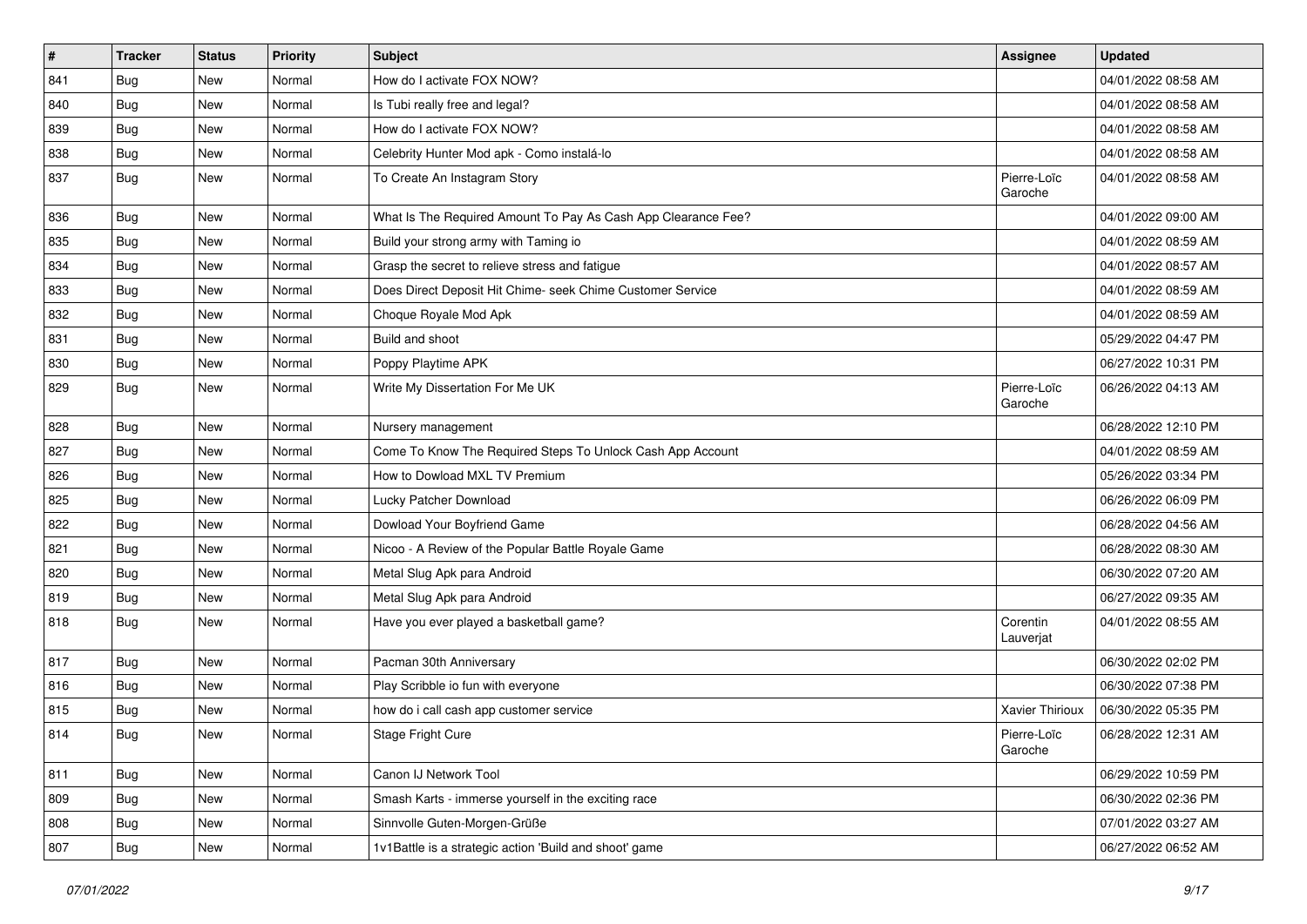| $\sharp$ | <b>Tracker</b> | <b>Status</b> | Priority | Subject                                                                       | <b>Assignee</b>        | <b>Updated</b>      |
|----------|----------------|---------------|----------|-------------------------------------------------------------------------------|------------------------|---------------------|
| 805      | Bug            | New           | Normal   | Ketamine Online Store                                                         | Christophe<br>Garion   | 07/01/2022 02:49 AM |
| 804      | <b>Bug</b>     | New           | Normal   | Review                                                                        |                        | 06/29/2022 03:32 AM |
| 802      | <b>Bug</b>     | New           | Normal   | Who Is an ETL Engineer                                                        |                        | 06/30/2022 03:33 PM |
| 801      | Bug            | New           | Normal   | Who Is an ETL Engineer                                                        |                        | 06/30/2022 02:17 PM |
| 800      | <b>Bug</b>     | New           | Normal   | Who Is an ETL Engineer                                                        |                        | 06/29/2022 08:54 AM |
| 799      | Bug            | New           | Normal   | Who Is an ETL Engineer                                                        |                        | 06/29/2022 07:36 PM |
| 798      | <b>Bug</b>     | New           | Normal   | Who Is an ETL Engineer                                                        |                        | 06/29/2022 02:44 AM |
| 797      | <b>Bug</b>     | New           | Normal   | Psychedelic                                                                   | Christophe<br>Garion   | 07/01/2022 03:52 AM |
| 796      | Bug            | New           | Normal   | How Does Cash App $++$ actually work and What is the process of it            |                        | 06/29/2022 05:10 AM |
| 795      | <b>Bug</b>     | New           | Normal   | Drift Boss - Exciting Race                                                    |                        | 06/26/2022 06:32 PM |
| 792      | Bug            | New           | Normal   | What is Google Camera Mod?                                                    |                        | 06/27/2022 10:20 AM |
| 791      | <b>Bug</b>     | New           | Normal   | Samsnung TV Plus is not working                                               |                        | 04/01/2022 09:03 AM |
| 790      | <b>Bug</b>     | New           | Normal   | My app                                                                        |                        | 04/01/2022 09:03 AM |
| 789      | Bug            | New           | Normal   | Full version                                                                  |                        | 06/30/2022 06:23 PM |
| 788      | <b>Bug</b>     | New           | Normal   | Intro Maker Mod APK                                                           |                        | 06/29/2022 09:13 PM |
| 787      | Bug            | New           | Normal   | Assured Assignment Help                                                       |                        | 06/29/2022 09:56 AM |
| 786      | <b>Bug</b>     | New           | Normal   | Best Assignment Help in Australia & UK                                        |                        | 06/30/2022 09:58 PM |
| 785      | <b>Bug</b>     | New           | Normal   | How To Get Money Off Cash App Without Card Or With A Card?                    |                        | 06/28/2022 11:35 AM |
| 784      | <b>Bug</b>     | New           | Normal   | How To Add Money On Cash App Card And Check The Funds?                        |                        | 06/30/2022 05:09 PM |
| 783      | <b>Bug</b>     | New           | Normal   | How Do I Determine The Reasons And Solutions To Fix Cash App Transfer Failed? |                        | 06/29/2022 01:42 PM |
| 782      | Bug            | New           | Normal   | Comment faire une sonnerie téléphonique                                       |                        | 06/29/2022 04:47 PM |
| 781      | <b>Bug</b>     | New           | Normal   | Free Whatsapp Group to Join                                                   |                        | 06/30/2022 04:23 PM |
| 780      | Bug            | New           | Normal   | Best Whatsapp Modified APKs                                                   | Pierre-Loïc<br>Garoche | 06/28/2022 05:38 PM |
| 777      | Bug            | New           | Normal   | Obtain driving instructions using Google Maps.                                |                        | 06/30/2022 10:40 AM |
| 776      | <b>Bug</b>     | New           | Normal   | Wibargain                                                                     |                        | 06/30/2022 06:22 PM |
| 775      | Bug            | New           | Normal   | cash app                                                                      |                        | 02/14/2022 08:20 AM |
| 774      | <b>Bug</b>     | New           | Normal   | Follow proper initiatives                                                     |                        | 06/29/2022 12:34 PM |
| 773      | <b>Bug</b>     | New           | Normal   | Spades - Play online free                                                     |                        | 06/30/2022 04:59 PM |
| 772      | <b>Bug</b>     | New           | Normal   | united airlines baggage policy                                                |                        | 06/29/2022 03:40 PM |
| 771      | Bug            | New           | Normal   | united airlines baggage policy                                                |                        | 06/29/2022 05:39 PM |
| 770      | <b>Bug</b>     | New           | Normal   | Canon IJ Network Tool                                                         |                        | 06/29/2022 04:48 AM |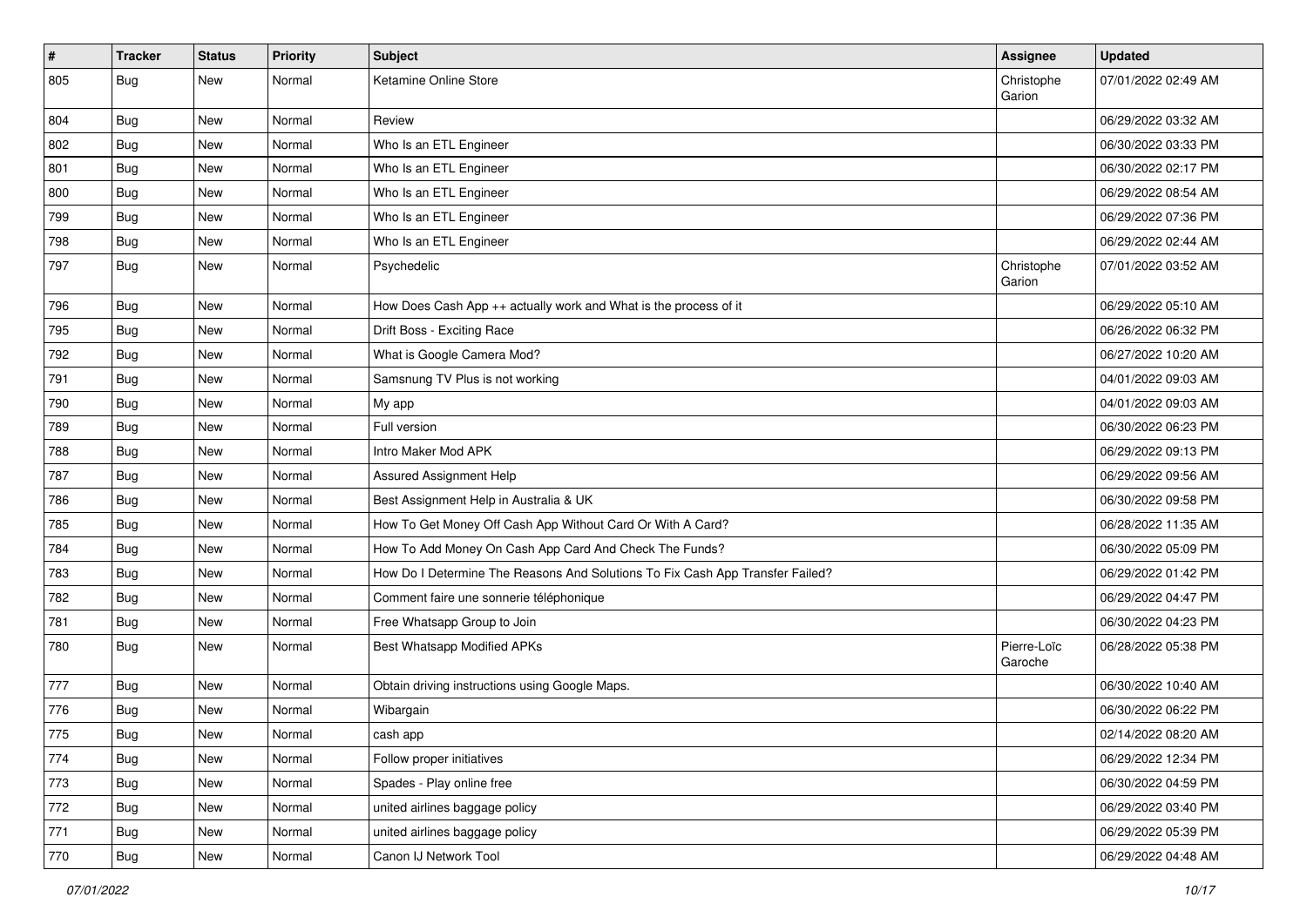| $\sharp$ | <b>Tracker</b> | <b>Status</b> | Priority | Subject                                                                                             | <b>Assignee</b>        | <b>Updated</b>      |
|----------|----------------|---------------|----------|-----------------------------------------------------------------------------------------------------|------------------------|---------------------|
| 769      | <b>Bug</b>     | New           | Normal   | check my cash app                                                                                   |                        | 06/30/2022 07:46 PM |
| 768      | Bug            | <b>New</b>    | Normal   | Where can you buy best jackets online?                                                              |                        | 06/26/2022 01:50 PM |
| 767      | <b>Bug</b>     | New           | Normal   | apkmod                                                                                              |                        | 06/29/2022 06:15 PM |
| 766      | Bug            | New           | Normal   | Pobreflix Mod APK Review                                                                            |                        | 06/29/2022 10:55 PM |
| 765      | Bug            | New           | Normal   | Follow proper initiatives to check my cash app                                                      |                        | 07/01/2022 01:38 AM |
| 764      | <b>Bug</b>     | New           | Normal   | What is available to see what I can watch HBO Max?                                                  |                        | 06/29/2022 08:50 PM |
| 763      | Bug            | <b>New</b>    | High     | How to Make a Ringtone on Your iPhone                                                               |                        | 06/27/2022 04:16 PM |
| 762      | <b>Bug</b>     | New           | Normal   | How To Add Money To A Cash App Card If Struggling With Low Amount?                                  |                        | 06/29/2022 10:53 AM |
| 761      | <b>Bug</b>     | New           | Normal   | What is it about basketball that makes it so popular in the United States?                          | Corentin<br>Lauverjat  | 06/29/2022 06:51 AM |
| 760      | <b>Bug</b>     | New           | Normal   | apkmod                                                                                              |                        | 06/27/2022 04:13 PM |
| 759      | Bug            | New           | Normal   | Canon IJ Network Tool                                                                               | Pierre-Loïc<br>Garoche | 06/29/2022 11:16 PM |
| 758      | <b>Bug</b>     | New           | Normal   | How Do I Study Consistently For Hours?                                                              |                        | 06/27/2022 12:49 AM |
| 757      | <b>Bug</b>     | New           | Normal   | Why Is Issue of Car Maintenance so Famous for the Consumers?                                        |                        | 04/01/2022 09:01 AM |
| 754      | Bug            | New           | Normal   | Cómo descargar tonos gratis de teléfono celular                                                     |                        | 06/26/2022 01:56 PM |
| 753      | <b>Bug</b>     | New           | Normal   | onlineessaygrader                                                                                   |                        | 06/28/2022 05:55 AM |
| 752      | Bug            | New           | Normal   | Plagerism checker                                                                                   |                        | 06/26/2022 06:33 PM |
| 750      | <b>Bug</b>     | <b>New</b>    | Normal   | Create a Report Template                                                                            |                        | 06/26/2022 04:27 PM |
| 749      | Bug            | New           | Normal   | The Best Bubble Shooter Game for Android                                                            |                        | 06/26/2022 12:12 PM |
| 748      | <b>Bug</b>     | New           | Normal   | Il y a quelques façons d'obtenir des sonneries gratuites pour votre iPhone                          |                        | 06/26/2022 11:24 PM |
| 747      | Bug            | New           | Normal   | How to Install Tyflex Plus on Your Android Device                                                   |                        | 06/26/2022 08:16 AM |
| 744      | Bug            | <b>New</b>    | Normal   | <b>Pixel Survive</b>                                                                                |                        | 06/28/2022 05:13 AM |
| 743      | <b>Bug</b>     | New           | Normal   | They promote 'pixel art' contests and a 'game jam' related to the work and figure of Carlos Casares |                        | 06/28/2022 12:04 PM |
| 742      | Bug            | New           | Normal   | How Long Does Cash App Support Take To Respond For A Better Support?                                |                        | 06/25/2022 11:00 PM |
| 741      | Bug            | New           | Normal   | <b>Blockchain Technology Solutions</b>                                                              |                        | 06/26/2022 02:19 AM |
| 739      | <b>Bug</b>     | New           | Normal   | law dissertation help                                                                               |                        | 06/27/2022 06:12 PM |
| 738      | <b>Bug</b>     | <b>New</b>    | Normal   | How Much Amount Do I Get Using The Referral Code For Cash App?                                      |                        | 06/27/2022 03:58 PM |
| 737      | Bug            | New           | Normal   | How Do I Talk To A Live Person At Facebook If Anything Is Doubtful?                                 |                        | 06/27/2022 09:59 PM |
| 736      | Bug            | New           | Normal   | I Want to Edit in My Website (transfer-factor.net) Unfortunately, Unable to Edit It                 |                        | 06/24/2022 07:32 AM |
| 735      | <b>Bug</b>     | New           | Normal   | A quick fix of how to get money back from cash app stocks                                           |                        | 07/01/2022 03:47 AM |
| 734      | <b>Bug</b>     | New           | Normal   | DR. STRANGE: Multiverse of Scheduling Madness!                                                      |                        | 06/28/2022 07:07 AM |
| 733      | Bug            | New           | Normal   | How does one go about getting a book deal?                                                          |                        | 06/28/2022 06:35 PM |
| 732      | <b>Bug</b>     | New           | Normal   | Get rectifications steps about why cash app transfer failed                                         |                        | 06/26/2022 03:28 PM |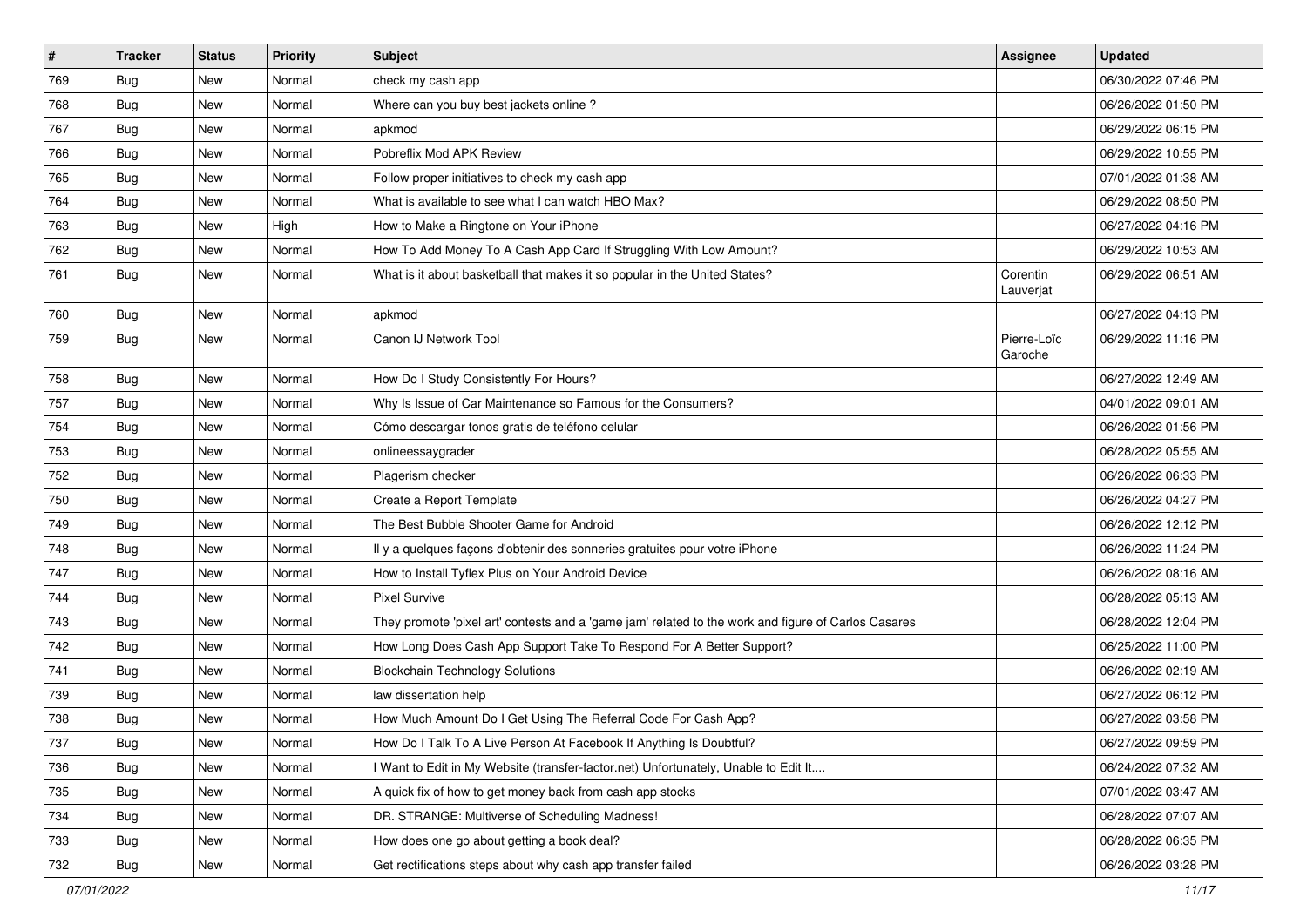| #   | <b>Tracker</b> | <b>Status</b> | <b>Priority</b> | <b>Subject</b>                                                               | <b>Assignee</b>        | <b>Updated</b>      |
|-----|----------------|---------------|-----------------|------------------------------------------------------------------------------|------------------------|---------------------|
| 731 | <b>Bug</b>     | New           | Normal          | Avail Of Cash App Customer Service If Unable To Down Cash App Mobile App?    |                        | 06/25/2022 08:36 PM |
| 730 | <b>Bug</b>     | New           | Normal          | Canon IJ Network Tool                                                        |                        | 06/26/2022 05:51 PM |
| 729 | <b>Bug</b>     | New           | Normal          | Canon IJ Network Tool                                                        |                        | 06/28/2022 01:10 PM |
| 728 | <b>Bug</b>     | New           | Normal          | Will Cash App refund money if scammed? Hitches With Optimum Ease             |                        | 06/26/2022 06:15 AM |
| 727 | <b>Bug</b>     | New           | Normal          | Drive for speed simulator mod apk                                            | Pierre-Loïc<br>Garoche | 06/27/2022 06:33 AM |
| 726 | <b>Bug</b>     | New           | Normal          | Mobile Application Development Services                                      |                        | 06/30/2022 08:49 PM |
| 724 | <b>Bug</b>     | <b>New</b>    | Normal          | Dial Chime Customer support number for a quick response                      |                        | 07/01/2022 01:19 AM |
| 723 | <b>Bug</b>     | New           | High            | The best horror game in 2021                                                 | Christophe<br>Garion   | 07/01/2022 03:15 AM |
| 722 | Bug            | New           | Normal          | Vergrößern Sie Instagram-Fotos mit instazoom                                 | Christophe<br>Garion   | 06/28/2022 07:21 AM |
| 721 | <b>Bug</b>     | New           | Normal          | Cómo instalar un Mod Apk                                                     |                        | 06/30/2022 02:08 AM |
| 720 | Bug            | New           | Normal          | How does Cash App Phone Number provide a quick treatment?                    |                        | 07/01/2022 05:38 AM |
| 719 | <b>Bug</b>     | New           | Normal          | How Do I Send \$5000 Through Cash App Account With Ease?                     |                        | 06/29/2022 10:15 PM |
| 718 | Bug            | New           | High            | Solve Complex Accounting Assignments                                         | Hamza<br>Bourbouh      | 06/29/2022 01:20 PM |
| 717 | Bug            | New           | Normal          | Disney Plus Apk - Watch Movies and TV Shows on Your Device                   |                        | 06/29/2022 03:10 PM |
| 716 | <b>Bug</b>     | New           | Normal          | La celebración de un BabyShower.                                             |                        | 06/27/2022 12:29 PM |
| 715 | <b>Bug</b>     | <b>New</b>    | Normal          | Puppy Playtime Descargar gratis                                              |                        | 07/01/2022 03:28 AM |
| 714 | Bug            | New           | Normal          | Cuevana 3 Premium - Enjoy Your Favorite Movies and TV Shows on Your Smart TV |                        | 06/27/2022 11:43 PM |
| 713 | Bug            | New           | High            | Why Cupcake 2048 is a addictive game?                                        | Pierre-Loïc<br>Garoche | 04/01/2022 09:34 AM |
| 712 | Bug            | <b>New</b>    | Normal          | <b>Tips and Tricks</b>                                                       |                        | 06/29/2022 07:26 PM |
| 711 | <b>Bug</b>     | New           | Normal          | Human Fall Flat Apk Download                                                 |                        | 07/01/2022 01:14 AM |
| 710 | Bug            | New           | Normal          | Take Necessary Assistance If You Are Unable Activate Cash App Card           |                        | 06/25/2022 09:26 PM |
| 709 | <b>Bug</b>     | New           | Normal          | How To Load Cash App Card At Walmart Without Having To Face Any Hassle?      |                        | 06/29/2022 03:26 AM |
| 708 | <b>Bug</b>     | New           | Normal          | Efficient ways to proceed with the cash app dispute process?                 |                        | 06/29/2022 10:24 AM |
| 707 | <b>Bug</b>     | New           | Normal          | Why Accounting Assignments Are Beneficial For The Students?                  | Pierre-Loïc<br>Garoche | 06/30/2022 01:06 AM |
| 706 | <b>Bug</b>     | New           | Normal          | How Can You Cancel A Cash App Payment Without Any Prior Information?         |                        | 06/26/2022 09:13 AM |
| 705 | Bug            | New           | Normal          | wuxiaworld                                                                   |                        | 06/29/2022 11:42 PM |
| 704 | Bug            | New           | Normal          | Reach support team of Chime Customer Service for instant help                |                        | 06/29/2022 05:49 AM |
| 703 | Bug            | New           | Normal          | For real-time help, dial Facebook customer service number                    |                        | 07/01/2022 05:09 AM |
| 702 | Bug            | New           | Normal          | Avail Chime Customer Service to know How To Get Chime Bank Statement         |                        | 06/28/2022 04:58 AM |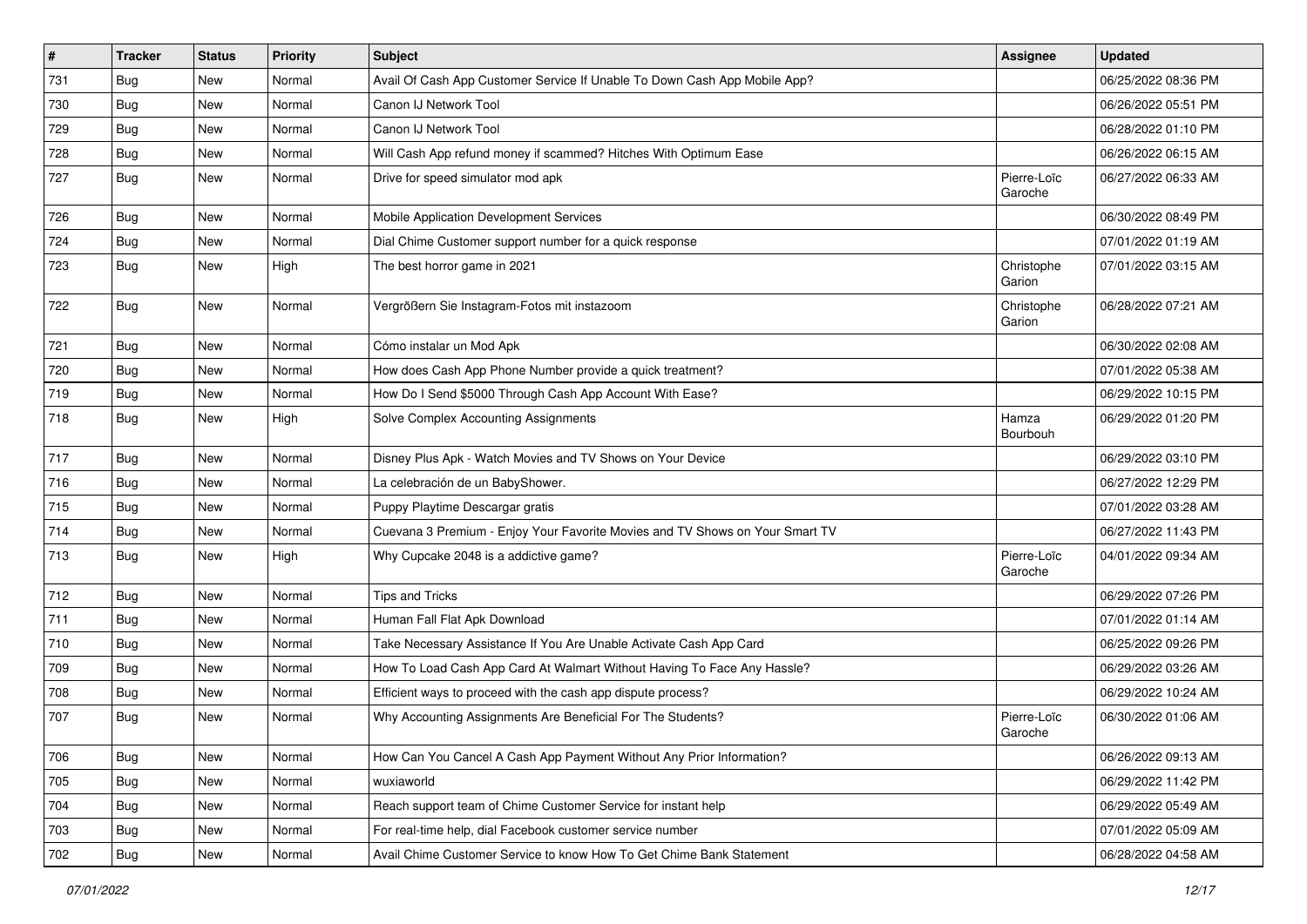| $\pmb{\#}$ | <b>Tracker</b> | <b>Status</b> | <b>Priority</b> | Subject                                                               | <b>Assignee</b>        | <b>Updated</b>      |
|------------|----------------|---------------|-----------------|-----------------------------------------------------------------------|------------------------|---------------------|
| 701        | <b>Bug</b>     | <b>New</b>    | Normal          | Why Law Essay Helper UK is Necessary?                                 |                        | 06/29/2022 06:29 PM |
| 700        | <b>Bug</b>     | New           | Normal          | Cómo descargar Poppy Playtime                                         |                        | 04/01/2022 09:30 AM |
| 699        | <b>Bug</b>     | New           | Normal          | Would you be able to utilize Cash App Twitch?                         |                        | 07/01/2022 03:47 AM |
| 697        | <b>Bug</b>     | New           | Normal          | How to Descargar Pura TV For Android                                  |                        | 06/30/2022 08:48 PM |
| 696        | <b>Bug</b>     | <b>New</b>    | Normal          | How to Install the TuMangaOnline App                                  |                        | 07/01/2022 03:37 AM |
| 695        | <b>Bug</b>     | New           | Normal          | Refer Listas IPTV Apk                                                 |                        | 06/29/2022 06:50 AM |
| 694        | <b>Bug</b>     | New           | Normal          | How to Get Guidance On How To Cash App Withdrawal Limit?              | Christophe<br>Garion   | 06/30/2022 11:44 PM |
| 692        | <b>Bug</b>     | <b>New</b>    | Normal          | Esports 888b                                                          |                        | 06/12/2022 10:04 AM |
| 691        | Bug            | New           | Normal          | tea garden dublin                                                     |                        | 04/01/2022 09:31 AM |
| 690        | <b>Bug</b>     | New           | Normal          | campervan hire                                                        |                        | 06/28/2022 11:55 AM |
| 689        | <b>Bug</b>     | New           | Normal          | How to use twitch.tv/activate?                                        |                        | 07/01/2022 03:30 AM |
| 688        | <b>Bug</b>     | <b>New</b>    | Normal          | How to use twitch.tv/activate?                                        |                        | 06/24/2022 04:16 AM |
| 687        | <b>Bug</b>     | <b>New</b>    | Normal          | How to use twitch.tv/activate?                                        |                        | 06/30/2022 09:20 AM |
| 686        | Bug            | New           | Normal          | Welcome To The Most Demandable Mahipalpur Escorts Agency              |                        | 06/27/2022 03:45 PM |
| 685        | <b>Bug</b>     | New           | Low             | youtube thumbnail downloader                                          | Pierre-Loïc<br>Garoche | 06/28/2022 04:26 AM |
| 684        | Bug            | New           | Normal          | Difference between paper map and online map                           |                        | 06/30/2022 09:41 PM |
| 682        | <b>Bug</b>     | New           | Normal          | Does Facebook customer service live chat allow to speak with someone? |                        | 06/29/2022 09:56 AM |
| 679        | Bug            | New           | Normal          | Word Finder helps you to play word games better                       |                        | 04/01/2022 09:34 AM |
| 678        | <b>Bug</b>     | New           | Normal          | How to be a winner in buidnow gg                                      |                        | 06/29/2022 06:31 PM |
| 677        | <b>Bug</b>     | New           | Normal          | Logo Design Services Near Me                                          |                        | 06/29/2022 11:58 AM |
| 676        | Bug            | New           | Normal          | Does Facebook customer service live chat allow to speak with someone? |                        | 04/01/2022 09:39 AM |
| 675        | <b>Bug</b>     | New           | Normal          | What Are Smart Tactics To Fix Cash App Transfer Failed Hurdles?       |                        | 06/27/2022 09:51 AM |
| 674        | <b>Bug</b>     | New           | Normal          | The best game in 2021                                                 | Pierre-Loïc<br>Garoche | 06/30/2022 03:13 AM |
| 673        | <b>Bug</b>     | New           | Normal          | Learn the basics of pixel art - Clear grid                            |                        | 06/29/2022 09:44 AM |
| 672        | <b>Bug</b>     | New           | Normal          | The easiest way to delete ringtones on iPhone                         |                        | 07/01/2022 01:31 AM |
| 671        | <b>Bug</b>     | New           | Normal          | Hot games                                                             | Pierre-Loïc<br>Garoche | 06/29/2022 12:40 AM |
| 670        | <b>Bug</b>     | New           | Normal          | JTWhatsApp Apk - The New and Improved WhatsApp                        |                        | 06/28/2022 12:32 PM |
| 668        | <b>Bug</b>     | New           | Normal          | Get to know Cash App Refund Process here                              |                        | 06/29/2022 07:21 AM |
| 667        | <b>Bug</b>     | New           | Normal          | What Is a Ringtone?                                                   |                        | 07/01/2022 05:13 AM |
| 666        | <b>Bug</b>     | New           | Normal          | 470+ pages à colorier de Noël                                         |                        | 06/30/2022 02:42 PM |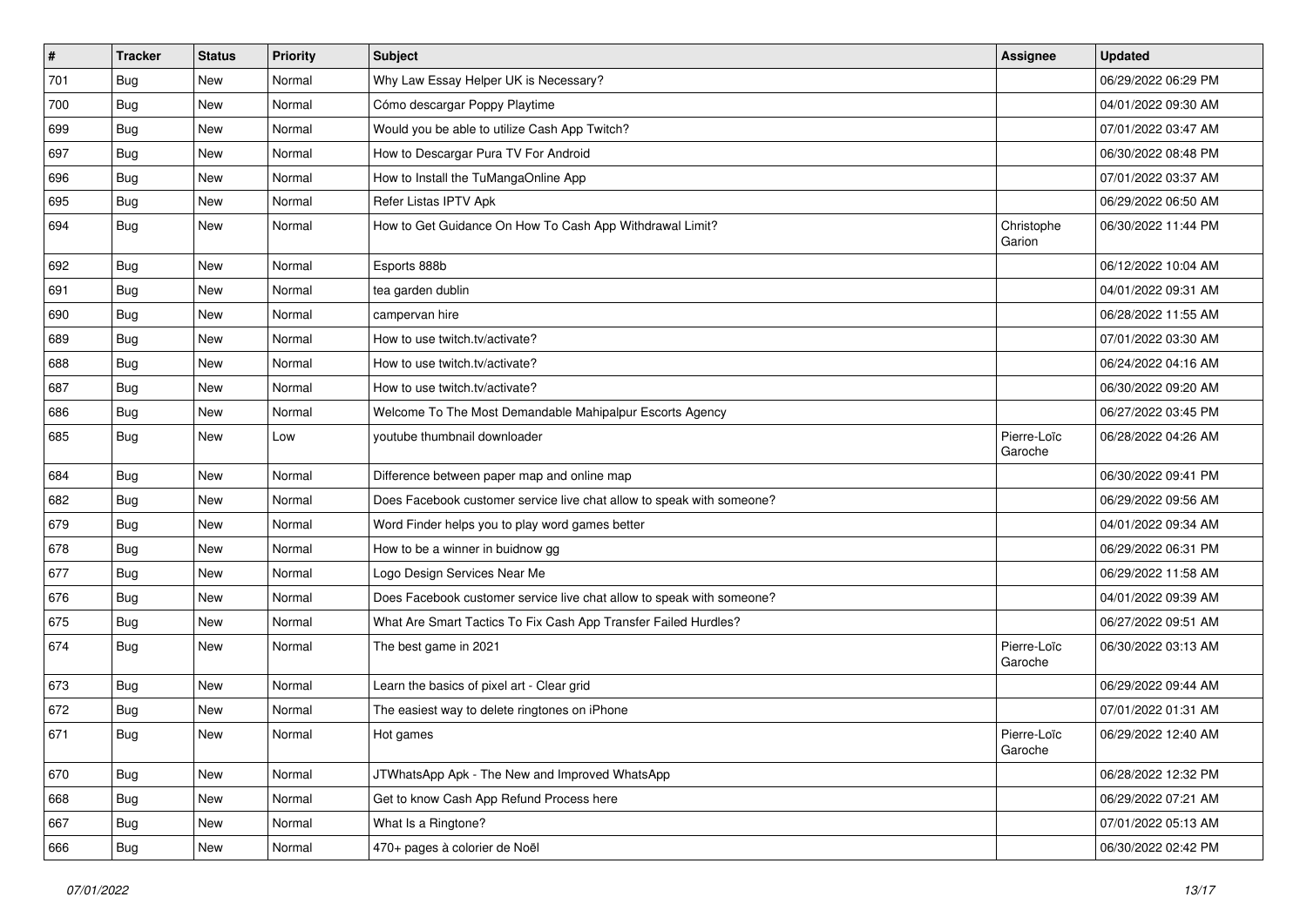| $\vert$ # | <b>Tracker</b> | <b>Status</b> | Priority | <b>Subject</b>                                                                   | <b>Assignee</b>        | <b>Updated</b>      |
|-----------|----------------|---------------|----------|----------------------------------------------------------------------------------|------------------------|---------------------|
| 664       | <b>Bug</b>     | New           | Normal   | Tea TV Apk Download - The Best Way to Watch Movies Offline                       |                        | 06/29/2022 11:00 PM |
| 663       | <b>Bug</b>     | New           | Normal   | Know how the Cash app twitches words in a detailed way.                          | Pierre-Loïc<br>Garoche | 06/28/2022 07:08 PM |
| 662       | Bug            | New           | Normal   | Oreo TV Download - The Easiest Way to Watch Live TV                              |                        | 06/29/2022 08:19 PM |
| 661       | Bug            | <b>New</b>    | Normal   | Turbo VPN MOD APK Download                                                       |                        | 06/29/2022 11:57 AM |
| 660       | Bug            | <b>New</b>    | Normal   | Anchovies Nutrition Facts And Health Benefits                                    |                        | 04/01/2022 09:40 AM |
| 659       | <b>Bug</b>     | New           | Normal   | Olive Oil Properties And Health Benefits                                         |                        | 06/29/2022 11:15 AM |
| 658       | Bug            | <b>New</b>    | Normal   | Watermelon Nutrition Facts And Health Benefits                                   |                        | 06/29/2022 06:46 PM |
| 657       | Bug            | New           | Normal   | Coconut Nutrition Facts And Health Benefits                                      |                        | 06/29/2022 05:05 PM |
| 656       | Bug            | <b>New</b>    | Normal   | Kiwi Nutrition Facts And Health Benefits                                         |                        | 07/01/2022 01:41 AM |
| 655       | Bug            | <b>New</b>    | Normal   | <b>Eggplant Health Benefits</b>                                                  |                        | 06/29/2022 08:18 AM |
| 653       | <b>Bug</b>     | New           | Normal   | Jujube (Jinjoles): Properties And Health Benefits                                |                        | 07/01/2022 06:20 AM |
| 652       | <b>Bug</b>     | <b>New</b>    | Normal   | Sesame Health Benefits                                                           |                        | 06/29/2022 07:46 PM |
| 651       | Bug            | New           | Normal   | Salmon Health Benefits                                                           |                        | 06/30/2022 09:49 PM |
| 650       | Bug            | New           | Normal   | <b>Cherries Health Benefits</b>                                                  |                        | 06/29/2022 11:13 AM |
| 645       | <b>Bug</b>     | New           | Normal   | thong tin chinh xac nhat hom nay                                                 |                        | 06/30/2022 07:09 PM |
| 644       | <b>Bug</b>     | New           | Normal   | <b>TeaTV App Review</b>                                                          |                        | 06/27/2022 11:47 AM |
| 643       | Bug            | <b>New</b>    | Normal   | Oreo TV Apk Download                                                             |                        | 06/30/2022 09:00 PM |
| 642       | Bug            | New           | Normal   | thong tin thoi tiet ngay hom nay                                                 |                        | 06/29/2022 07:52 PM |
| 641       | <b>Bug</b>     | <b>New</b>    | Normal   | Get Best Economics Dissertation Writing Service                                  |                        | 06/25/2022 10:04 AM |
| 640       | Bug            | <b>New</b>    | Normal   | play game with me                                                                |                        | 06/28/2022 06:33 AM |
| 639       | <b>Bug</b>     | <b>New</b>    | Normal   | thong tin chinh xac                                                              |                        | 06/29/2022 02:44 AM |
| 638       | Bug            | <b>New</b>    | Normal   | Run 3 game                                                                       |                        | 07/01/2022 04:02 AM |
| 636       | <b>Bug</b>     | New           | Normal   | What is the most popular furniture color?                                        |                        | 06/25/2022 04:57 PM |
| 635       | <b>Bug</b>     | New           | Normal   | Buy Steroids Online with OurMedicnes.com   Best Quality Steroids                 |                        | 07/01/2022 04:55 AM |
| 634       | <b>Bug</b>     | <b>New</b>    | Normal   | Buy Vidalista Tablets (Tadalafil) at [\$25 OFF + Free Shipping] Vidalistatablets |                        | 06/29/2022 02:25 AM |
| 633       | <b>Bug</b>     | New           | Normal   | How i can i solve my issue                                                       |                        | 04/01/2022 09:38 AM |
| 632       | <b>Bug</b>     | New           | Normal   | CheapestMedsShop   100% Safe Medicines Online in UK & AUS.                       |                        | 06/28/2022 09:52 AM |
| 631       | <b>Bug</b>     | New           | Normal   | How Can I Load Cash App Card at Walmart straight away?                           |                        | 06/26/2022 04:07 PM |
| 630       | Bug            | New           | Normal   | How Can I Load Cash App Card at Walmart straight away?                           |                        | 06/26/2022 12:04 AM |
| 629       | Bug            | New           | Normal   | How Can I Load Cash App Card at Walmart straight away?                           |                        | 06/28/2022 06:07 AM |
| 628       | <b>Bug</b>     | New           | Normal   | CV reviewing services!                                                           |                        | 06/29/2022 05:09 PM |
| 627       | <b>Bug</b>     | New           | Normal   | <b>HELO</b>                                                                      |                        | 06/30/2022 04:03 PM |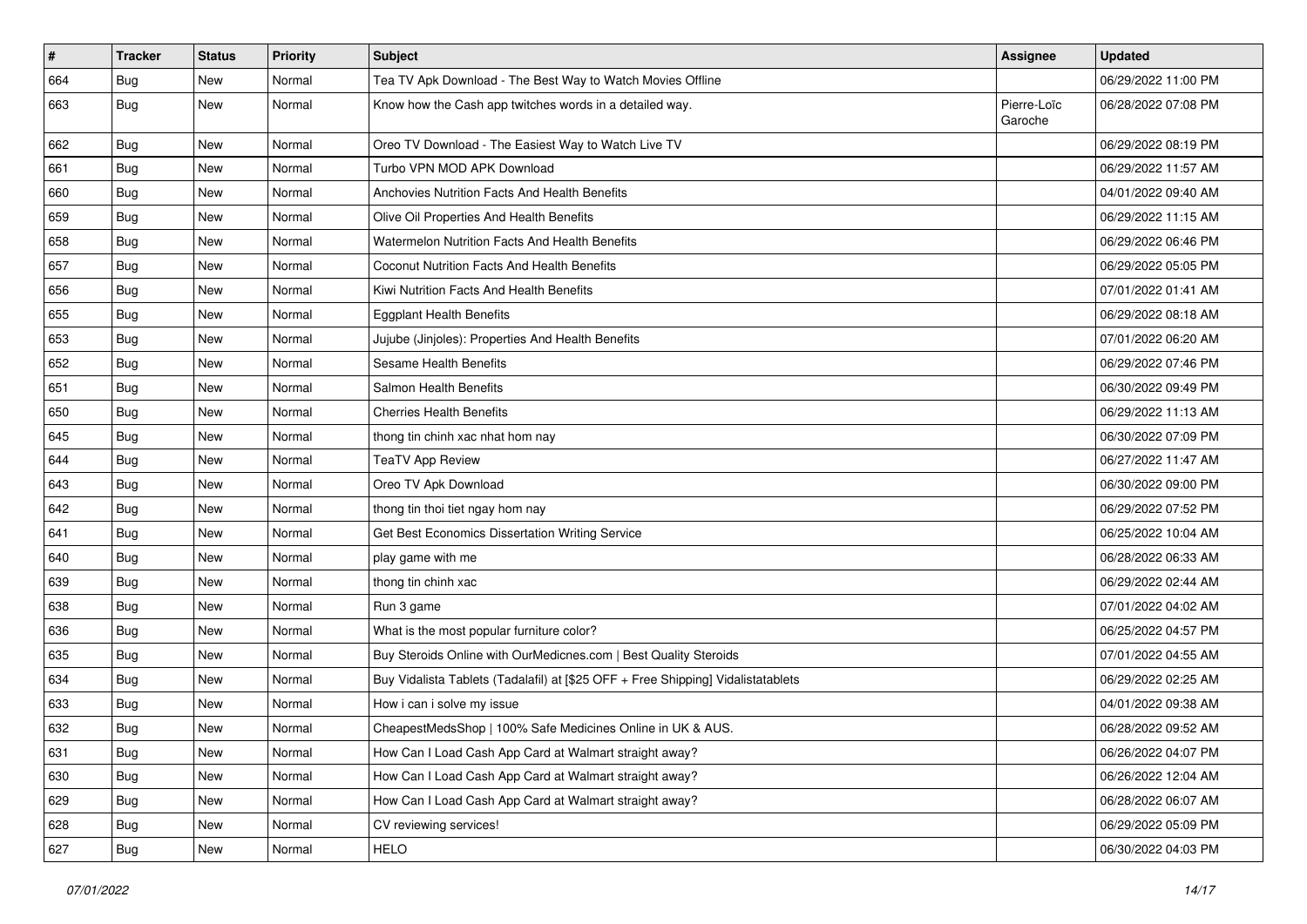| $\pmb{\#}$ | Tracker    | <b>Status</b> | <b>Priority</b> | <b>Subject</b>                                                                                                                                                                                                                                                        | <b>Assignee</b>        | <b>Updated</b>      |
|------------|------------|---------------|-----------------|-----------------------------------------------------------------------------------------------------------------------------------------------------------------------------------------------------------------------------------------------------------------------|------------------------|---------------------|
| 625        | Bug        | New           | Normal          | The best free online driving directions tool                                                                                                                                                                                                                          |                        | 04/01/2022 09:28 AM |
| 624        | Bug        | <b>New</b>    | Normal          | Use go with the Driving Directions for your go                                                                                                                                                                                                                        |                        | 06/29/2022 05:22 PM |
| 623        | Bug        | New           | Normal          | Listen to online radio stations for mobile phones                                                                                                                                                                                                                     |                        | 06/29/2022 11:19 PM |
| 622        | <b>Bug</b> | New           | Normal          | CheapestMedsShop   100% Safe Medicines Online in UK & AUS.                                                                                                                                                                                                            |                        | 06/29/2022 10:10 PM |
| 621        | Bug        | <b>New</b>    | Normal          | Buy All Modafinil & Armodafinil Tablets @Buy Modafinil US                                                                                                                                                                                                             |                        | 06/28/2022 06:49 AM |
| 620        | Bug        | New           | Normal          | Viagra Meds: Fastest & Quick Delivery On Your Doorstep - USA                                                                                                                                                                                                          |                        | 06/28/2022 04:33 AM |
| 619        | Bug        | New           | Normal          | Online Trusted Medicine Store in US for Health - Genericmedsupply                                                                                                                                                                                                     |                        | 07/01/2022 05:04 AM |
| 618        | Bug        | New           | Normal          | Buy Steroids Online with OurMedicnes.com   Best Quality Steroids                                                                                                                                                                                                      |                        | 06/29/2022 10:57 AM |
| 617        | Bug        | New           | Normal          | Buy Vidalista Tablets (Tadalafil) at [\$25 OFF + Free Shipping] Vidalistatablets                                                                                                                                                                                      |                        | 06/28/2022 03:33 AM |
| 616        | Bug        | <b>New</b>    | Normal          | Buy Anavar Tablets   Anavar For Sale in USA, UK & Australia                                                                                                                                                                                                           |                        | 06/29/2022 07:00 PM |
| 615        | <b>Bug</b> | New           | Normal          | CheapestMedsShop   100% Safe Medicines Online in USA UK & AUS.                                                                                                                                                                                                        |                        | 06/29/2022 07:03 AM |
| 614        | Bug        | New           | Normal          | Como baixar o MOD APK no celular                                                                                                                                                                                                                                      |                        | 06/29/2022 02:22 AM |
| 613        | Bug        | New           | Normal          | Buy Aspadol 100mg Tab Online in US, UK, AU   Erospharmacy                                                                                                                                                                                                             |                        | 06/29/2022 07:00 AM |
| 612        | <b>Bug</b> | New           | Normal          | Luxury Slingshot Rental                                                                                                                                                                                                                                               |                        | 06/29/2022 12:15 PM |
| 609        | Bug        | <b>New</b>    | High            | Online Trusted Medicine Store in US for Health - Genericmedsupply                                                                                                                                                                                                     |                        | 06/29/2022 04:53 AM |
| 607        | <b>Bug</b> | New           | Normal          | Vex 5                                                                                                                                                                                                                                                                 |                        | 06/27/2022 11:24 PM |
| 604        | <b>Bug</b> | New           | Normal          | Idle Game Online                                                                                                                                                                                                                                                      |                        | 06/29/2022 09:21 PM |
| 603        | Bug        | New           | Normal          | Premiere gratuito da lista de IPTV                                                                                                                                                                                                                                    |                        | 06/29/2022 08:40 PM |
| 602        | Bug        | New           | Normal          | Best Essay Writing Service UK                                                                                                                                                                                                                                         | Pierre-Loïc<br>Garoche | 06/29/2022 10:32 AM |
| 601        | Bug        | <b>New</b>    | Normal          | Best Essay Writing Service UK                                                                                                                                                                                                                                         | Pierre-Loïc<br>Garoche | 06/29/2022 01:57 PM |
| 600        | Bug        | <b>New</b>    | Normal          | Play Store Pro                                                                                                                                                                                                                                                        |                        | 06/27/2022 09:43 PM |
| 599        | <b>Bug</b> | New           | Normal          | Do you know how to delete cash app account from your computer?                                                                                                                                                                                                        |                        | 06/29/2022 01:49 PM |
| 598        | Bug        | New           | Normal          | Universo s / f Download                                                                                                                                                                                                                                               |                        | 06/29/2022 09:45 AM |
| 597        | Bug        | <b>New</b>    | Normal          | Universo s / f Download                                                                                                                                                                                                                                               |                        | 06/29/2022 08:19 PM |
| 596        | <b>Bug</b> | New           | Normal          | Kids Games                                                                                                                                                                                                                                                            |                        | 06/27/2022 04:08 AM |
| 595        | <b>Bug</b> | New           | Normal          | RFM Online - une révolution dans la gestion de l'identité numérique                                                                                                                                                                                                   |                        | 06/27/2022 11:06 PM |
| 593        | <b>Bug</b> | New           | Normal          | Eiffel Spark Ultimate C2 SN series is a fully synthetic range of advanced performance engine oils blended in<br>high performance fully synthetic (PAO - polyalphaolefin) basestocks fortified with advanced technology additive<br>system, specifically formulated to |                        | 07/01/2022 01:21 AM |
| 592        | Bug        | New           | Normal          | Deezer Premium APK - Baixe músicas de qualquer lugar do mundo de graça                                                                                                                                                                                                |                        | 06/29/2022 03:10 PM |
| 591        | <b>Bug</b> | New           | Normal          | How To Find Facebook Modifications For Your Spotify Premium Apk?                                                                                                                                                                                                      |                        | 07/01/2022 05:19 AM |
| 590        | <b>Bug</b> | New           | Normal          | Follow proper initiatives to check my cash app card balance:                                                                                                                                                                                                          |                        | 06/27/2022 09:57 AM |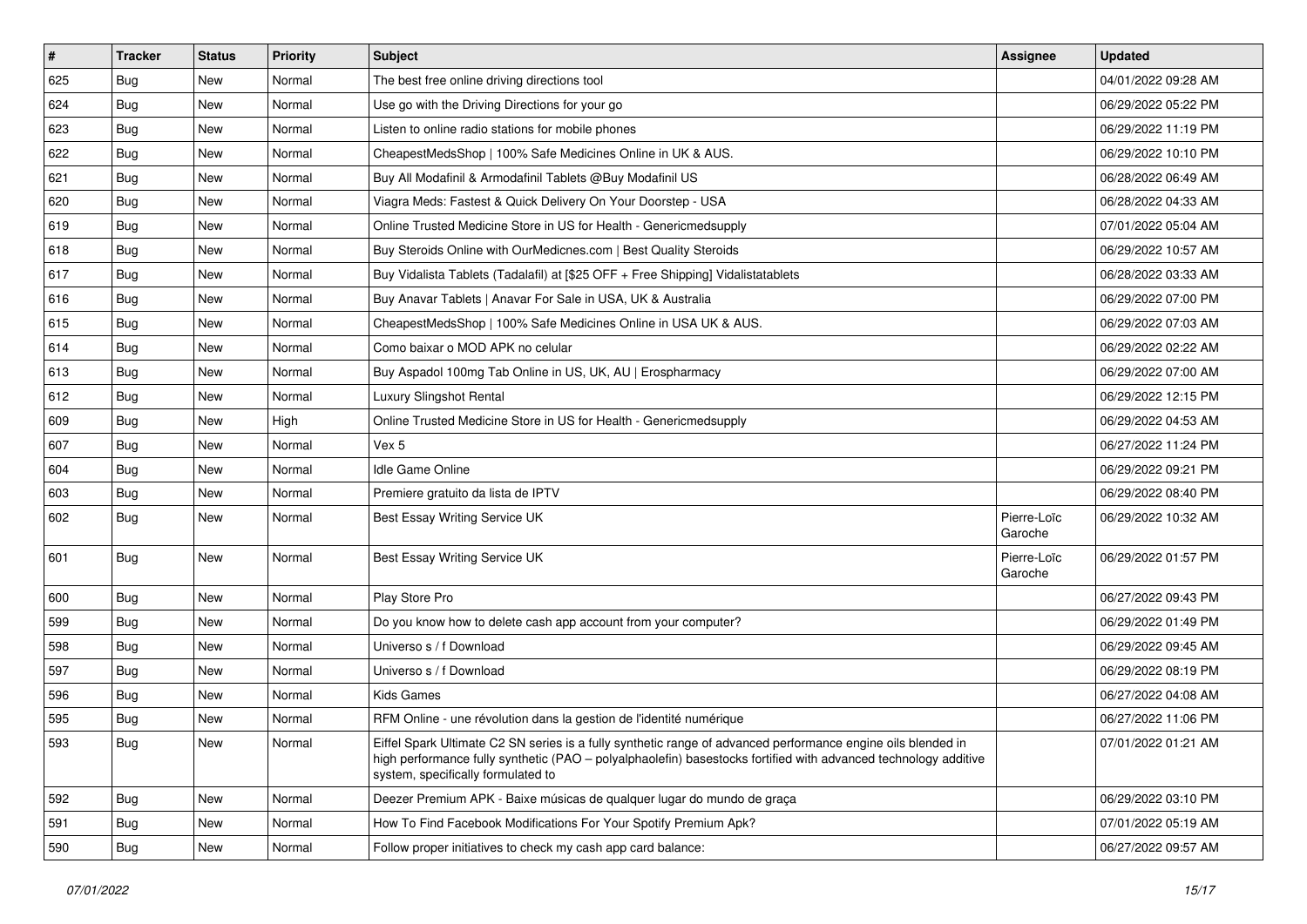| $\pmb{\#}$ | Tracker    | <b>Status</b> | <b>Priority</b> | <b>Subject</b>                                                            | <b>Assignee</b>        | <b>Updated</b>      |
|------------|------------|---------------|-----------------|---------------------------------------------------------------------------|------------------------|---------------------|
| 589        | Bug        | New           | Normal          | How can I get the cash app phone number of customer support?              |                        | 06/30/2022 12:20 AM |
| 588        | <b>Bug</b> | New           | Normal          | YouTube Vanced Apk Manager App - Como instalá-lo                          |                        | 06/28/2022 10:56 PM |
| 587        | <b>Bug</b> | New           | Normal          | Why Picsart Pro Offers Great Features                                     |                        | 06/29/2022 10:06 AM |
| 586        | <b>Bug</b> | New           | Normal          | Best Modifications For Your Mobile Phone                                  |                        | 06/29/2022 11:54 AM |
| 585        | <b>Bug</b> | New           | Normal          | What is cash app help number?                                             |                        | 06/26/2022 06:21 PM |
| 584        | Bug        | New           | Normal          | Want the cash app customer service number to check balance?               |                        | 06/29/2022 01:00 AM |
| 583        | <b>Bug</b> | New           | High            | Need the Cash app customer service phone number?                          |                        | 06/29/2022 09:28 AM |
| 582        | <b>Bug</b> | New           | Normal          | Cash App Won't Let Me Send Money If There Is A Low Balance Available      | Pierre-Loïc<br>Garoche | 06/29/2022 03:01 PM |
| 581        | Bug        | <b>New</b>    | Normal          | E-Learning Course Help                                                    |                        | 06/29/2022 08:19 PM |
| 580        | <b>Bug</b> | New           | High            | What is Narrative Essay?                                                  | Christophe<br>Garion   | 06/26/2022 04:49 PM |
| 579        | Bug        | <b>New</b>    | Normal          | YOUR CV MAKES YOUR FIRST IMPRESSION                                       | Christophe<br>Garion   | 06/27/2022 12:22 PM |
| 577        | Bug        | <b>New</b>    | Normal          | Follow these easy steps to make Admiral Casino Login                      |                        | 06/28/2022 03:52 AM |
| 576        | <b>Bug</b> | New           | Normal          | So laden Sie ein Instagram-Bild herunter                                  |                        | 06/30/2022 06:17 PM |
| 574        | Bug        | New           | Normal          | How to fix the Epson printer offline issue due to a wired connection?     |                        | 06/29/2022 10:23 AM |
| 573        | Bug        | New           | Normal          | Experimente lo mejor en la aplicación Apk de juegos gratis                |                        | 06/29/2022 05:48 PM |
| 571        | <b>Bug</b> | New           | Normal          | How may the Cash app dispute your trade?                                  | Pierre-Loïc<br>Garoche | 06/30/2022 08:05 PM |
| 570        | <b>Bug</b> | <b>New</b>    | Normal          | What is Sutton bank cash app customer service phone number?               | Pierre-Loïc<br>Garoche | 06/30/2022 07:29 PM |
| 569        | Bug        | New           | Normal          | What is the incoming and outgoing mail server for Outlook IMAP settings?  | Pierre-Loïc<br>Garoche | 07/01/2022 12:17 AM |
| 568        | Bug        | New           | Normal          | Instale a versão mais recente do YouTube Premium                          |                        | 06/27/2022 08:56 PM |
| 567        | Bug        | New           | Normal          | Singapore assignment help                                                 |                        | 06/30/2022 02:50 PM |
| 566        | Bug        | New           | Normal          | Kinemaster Pro Download - los App Review                                  |                        | 04/01/2022 09:27 AM |
| 565        | Bug        | New           | Normal          | How To Install RepelisPlus On Your Android Phone?                         |                        | 06/30/2022 02:26 PM |
| 564        | <b>Bug</b> | <b>New</b>    | Normal          | How To Install RepelisPlus On Your Android Phone?                         |                        | 06/29/2022 05:11 AM |
| 563        | Bug        | New           | Normal          | Understanding the Difference Between Free and Paid Mod Apks               |                        | 06/29/2022 10:32 AM |
| 562        | <b>Bug</b> | New           | Normal          | Learn Basic Mahjong Rules                                                 |                        | 06/23/2022 12:48 AM |
| 561        | <b>Bug</b> | New           | Normal          | Enjoy the Full YouTube Premium Experience With YouTube Premium Membership |                        | 06/29/2022 02:18 PM |
| 560        | <b>Bug</b> | New           | Normal          | Whatsapp Aero - Make Your Phone Auto Connect                              |                        | 04/01/2022 09:28 AM |
| 559        | <b>Bug</b> | New           | High            | What Are Permission For Applications like Facebook Sending MMS?           |                        | 06/29/2022 01:15 PM |
| 556        | Bug        | New           | Normal          | Play Game Mod Apk With Your Friends                                       |                        | 07/01/2022 05:37 AM |